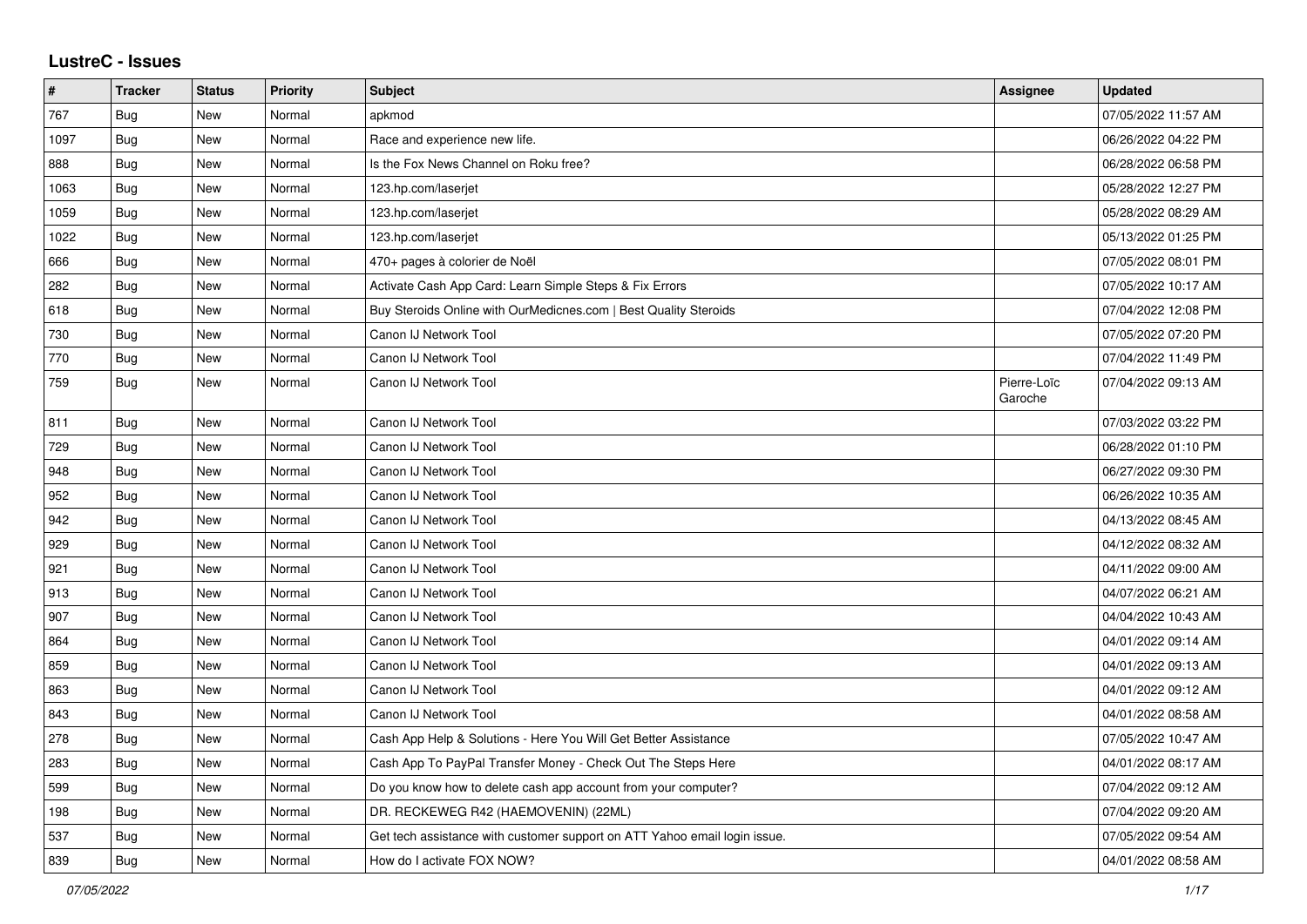| $\sharp$ | <b>Tracker</b> | <b>Status</b> | <b>Priority</b> | <b>Subject</b>                                                                                                                               | Assignee               | <b>Updated</b>      |
|----------|----------------|---------------|-----------------|----------------------------------------------------------------------------------------------------------------------------------------------|------------------------|---------------------|
| 841      | <b>Bug</b>     | New           | Normal          | How do I activate FOX NOW?                                                                                                                   |                        | 04/01/2022 08:58 AM |
| 226      | Bug            | <b>New</b>    | Normal          | How to find reliable service reviews                                                                                                         | Anonymous              | 04/01/2022 08:46 AM |
| 76       | Bug            | New           | Normal          | Import error: Load error: imported node real_to_int declared in a regular Lustre file. File "include/conv.lusi", line<br>1. characters 0-64: |                        | 07/05/2022 07:19 PM |
| 941      | Bug            | <b>New</b>    | Normal          | is Disney Now and Disney Plus different?                                                                                                     |                        | 07/05/2022 11:02 AM |
| 947      | Bug            | <b>New</b>    | Normal          | is Disney Now and Disney Plus different?                                                                                                     |                        | 04/14/2022 09:53 AM |
| 886      | Bug            | <b>New</b>    | Normal          | Is the Fox News Channel on Roku free?                                                                                                        |                        | 07/03/2022 07:14 PM |
| 840      | Bug            | <b>New</b>    | Normal          | Is Tubi really free and legal?                                                                                                               |                        | 04/01/2022 08:58 AM |
| 289      | Bug            | <b>New</b>    | Normal          | Recover Yahoo Mail Forgotten Password - Explore Kanata Chinese                                                                               |                        | 07/05/2022 03:04 AM |
| 249      | Bug            | <b>New</b>    | Normal          | Steps to Activate Cash App Card in Less then 2 Minutes - Get Information                                                                     | Pierre-Loïc<br>Garoche | 06/21/2022 07:52 PM |
| 192      | Bug            | <b>New</b>    | Normal          | The code Caffe                                                                                                                               |                        | 05/09/2022 10:16 AM |
| 887      | Bug            | New           | Normal          | What is Plex and how it's work?                                                                                                              |                        | 04/01/2022 09:16 AM |
| 889      | Bug            | <b>New</b>    | Normal          | What is Plex and how it's work?                                                                                                              |                        | 04/01/2022 09:14 AM |
| 940      | Bug            | <b>New</b>    | Normal          | What is Plex and Is Plex Legal?                                                                                                              |                        | 07/04/2022 07:54 PM |
| 946      | Bug            | <b>New</b>    | Normal          | What is Plex and Is Plex Legal?                                                                                                              |                        | 06/26/2022 05:23 AM |
| 228      | Bug            | New           | Normal          | Why Does Cash App Transaction Failed? - Here Is the Answer                                                                                   |                        | 07/05/2022 08:41 PM |
| 579      | <b>Bug</b>     | New           | Normal          | YOUR CV MAKES YOUR FIRST IMPRESSION                                                                                                          | Christophe<br>Garion   | 07/05/2022 07:46 PM |
| 1007     | Bug            | <b>New</b>    | Normal          | "ij.start canon                                                                                                                              |                        | 05/18/2022 10:40 AM |
| 997      | Bug            | <b>New</b>    | Normal          | 123.hp.com/laserjet                                                                                                                          |                        | 06/28/2022 09:48 AM |
| 1068     | Bug            | <b>New</b>    | Normal          | 123.hp.com/laserjet                                                                                                                          |                        | 05/31/2022 12:22 PM |
| 1046     | Bug            | New           | Normal          | 123.hp.com/laserjet                                                                                                                          |                        | 05/24/2022 10:46 AM |
| 193      | Bug            | <b>New</b>    | Normal          | 18% Discount on Homeopathic medicines                                                                                                        |                        | 07/03/2022 01:02 PM |
| 1126     | Bug            | <b>New</b>    | Normal          | 1PLSD                                                                                                                                        |                        | 06/25/2022 09:36 AM |
| 807      | Bug            | <b>New</b>    | Normal          | 1v1Battle is a strategic action 'Build and shoot' game                                                                                       |                        | 06/27/2022 06:52 AM |
| 265      | Bug            | <b>New</b>    | Normal          | 3 Faq's On Downloading To Your Apple Ipod                                                                                                    |                        | 07/04/2022 11:04 AM |
| 1029     | Bug            | <b>New</b>    | Normal          | 5 Reasons Why People Love Coloring Pages?                                                                                                    |                        | 05/16/2022 11:53 AM |
| 504      | Bug            | New           | Normal          | A beginner should always look for online Java assignment help!                                                                               |                        | 07/05/2022 12:09 AM |
| 735      | Bug            | New           | Normal          | A quick fix of how to get money back from cash app stocks                                                                                    |                        | 07/04/2022 06:49 PM |
| 145      | Bug            | New           | Normal          | abdulbaissagar                                                                                                                               |                        | 07/03/2022 04:29 PM |
| 939      | Bug            | New           | Normal          | Ability to change sound notifications                                                                                                        | Christophe<br>Garion   | 06/27/2022 11:29 PM |
| 156      | <b>Bug</b>     | New           | Normal          | Access old cash app account                                                                                                                  |                        | 04/01/2022 08:00 AM |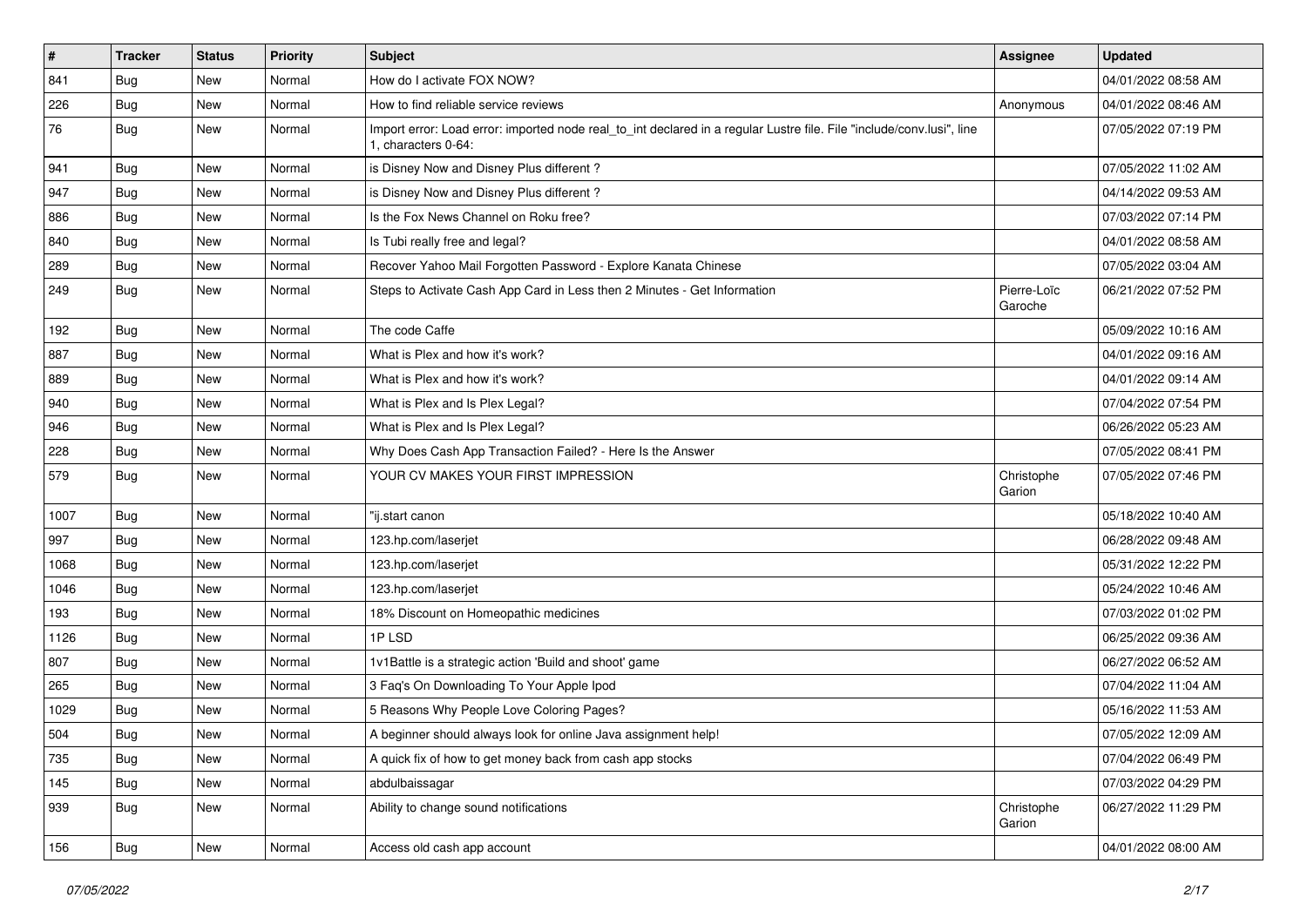| $\vert$ # | <b>Tracker</b> | <b>Status</b> | Priority | Subject                                                            | <b>Assignee</b>        | <b>Updated</b>      |
|-----------|----------------|---------------|----------|--------------------------------------------------------------------|------------------------|---------------------|
| 275       | <b>Bug</b>     | New           | Normal   | Activate Cash App Card With Or Without QR - Step By Step Guide     | Pierre-Loïc<br>Garoche | 07/05/2022 07:14 PM |
| 230       | Bug            | New           | Normal   | Add Money To Cash App Card - Auto Cash Apps                        |                        | 07/02/2022 12:57 AM |
| 116       | Bug            | New           | Normal   | aertaeyg                                                           |                        | 07/04/2022 11:37 AM |
| 184       | Bug            | <b>New</b>    | Normal   | Affordable Business Writing Services                               |                        | 07/03/2022 12:08 AM |
| 122       | Bug            | New           | Normal   | <b>AFL Live Stream</b>                                             |                        | 04/01/2022 07:55 AM |
| 203       | <b>Bug</b>     | New           | Low      | Airport Taxi Guildford                                             | Anonymous              | 07/05/2022 07:16 PM |
| 239       | <b>Bug</b>     | <b>New</b>    | Normal   | Algunas características más de Choices MOD APK                     |                        | 07/04/2022 06:59 PM |
| 284       | <b>Bug</b>     | New           | Normal   | All About Cash App Transfer Fail Problems                          |                        | 07/05/2022 06:21 PM |
| 190       | Bug            | <b>New</b>    | Normal   | All About Cash App Transfer Fail Problems                          |                        | 07/05/2022 03:17 PM |
| 251       | Bug            | New           | Normal   | All About Cash App Transfer Fail Problems                          | Pierre-Loïc<br>Garoche | 07/04/2022 07:45 PM |
| 286       | Bug            | <b>New</b>    | Normal   | All About Cash App Transfer Fail Problems                          |                        | 04/01/2022 07:49 AM |
| 911       | Bug            | New           | Normal   | Aluminum Windows & Doors                                           |                        | 04/06/2022 08:10 PM |
| 233       | <b>Bug</b>     | New           | Normal   | Anauthorsway.com: My User Experience                               |                        | 06/27/2022 12:02 PM |
| 660       | Bug            | <b>New</b>    | Normal   | Anchovies Nutrition Facts And Health Benefits                      |                        | 04/01/2022 09:40 AM |
| 918       | <b>Bug</b>     | New           | Normal   | Antivirus for IOS                                                  |                        | 06/16/2022 10:36 PM |
| 760       | Bug            | <b>New</b>    | Normal   | apkmod                                                             |                        | 06/27/2022 04:13 PM |
| 1054      | Bug            | New           | Normal   | Apkmodule                                                          | Pierre-Loïc<br>Garoche | 05/26/2022 03:37 PM |
| 519       | Bug            | New           | Normal   | Are you finding online UK Assignment writers?                      |                        | 07/05/2022 08:48 PM |
| 273       | Bug            | New           | High     | assignment help online                                             |                        | 04/01/2022 08:17 AM |
| 787       | <b>Bug</b>     | <b>New</b>    | Normal   | Assured Assignment Help                                            |                        | 07/04/2022 06:28 AM |
| 302       | Bug            | New           | Normal   | Auto Electrical Repair Services in Norcross GA                     |                        | 07/04/2022 04:34 PM |
| 297       | Bug            | <b>New</b>    | Normal   | Auto Lighting Installation Services in Norcross GA                 |                        | 04/01/2022 07:21 AM |
| 396       | <b>Bug</b>     | <b>New</b>    | Normal   | Auto Transport Services in Annapolis MD                            |                        | 04/01/2022 07:15 AM |
| 372       | Bug            | New           | Normal   | Auto Transport Services in Arlington County VA                     |                        | 07/03/2022 11:31 PM |
| 360       | <b>Bug</b>     | New           | Normal   | Auto Transport Services in Baltimore MD                            |                        | 04/01/2022 07:13 AM |
| 378       | Bug            | New           | Normal   | Auto Transport Services in Fairfax VA                              |                        | 04/01/2022 07:17 AM |
| 384       | Bug            | New           | Normal   | Auto Transport Services in McLean VA                               |                        | 04/01/2022 07:17 AM |
| 402       | Bug            | New           | Normal   | Auto Transport Services in Potomac MD                              |                        | 04/01/2022 07:47 AM |
| 390       | Bug            | New           | Normal   | Auto Transport Services in Sterling VA                             |                        | 04/01/2022 07:16 AM |
| 366       | Bug            | New           | Normal   | Auto Transport Services in Washington DC                           |                        | 04/01/2022 07:12 AM |
| 958       | <b>Bug</b>     | New           | Normal   | Avail Cash app support service to know Sutton bank cash app number |                        | 07/04/2022 11:36 AM |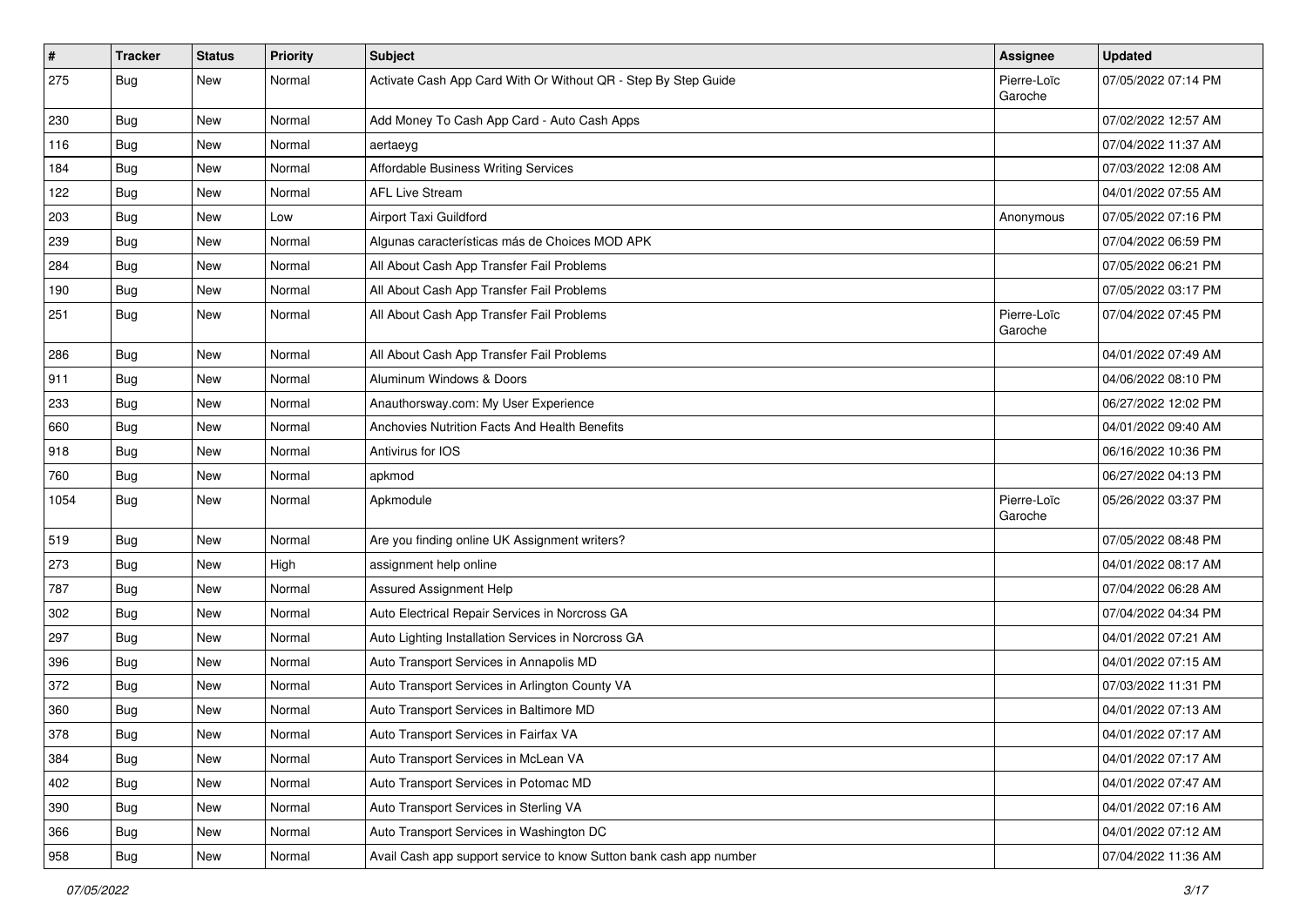| $\vert$ # | <b>Tracker</b> | <b>Status</b> | <b>Priority</b> | <b>Subject</b>                                                                   | <b>Assignee</b>        | <b>Updated</b>      |
|-----------|----------------|---------------|-----------------|----------------------------------------------------------------------------------|------------------------|---------------------|
| 702       | Bug            | New           | Normal          | Avail Chime Customer Service to know How To Get Chime Bank Statement             |                        | 07/04/2022 05:58 AM |
| 731       | Bug            | <b>New</b>    | Normal          | Avail Of Cash App Customer Service If Unable To Down Cash App Mobile App?        |                        | 06/25/2022 08:36 PM |
| 936       | Bug            | <b>New</b>    | Normal          | Avantages de l'extension AliTools pour faire du shopping sur Aliexpress          | Pierre-Loïc<br>Garoche | 04/12/2022 11:35 AM |
| 954       | Bug            | New           | Normal          | AZ Screen Recorder Mod                                                           |                        | 07/04/2022 10:08 PM |
| 191       | Bug            | New           | Normal          | <b>B2B Branding</b>                                                              |                        | 07/02/2022 07:53 AM |
| 989       | Bug            | New           | Normal          | Barewoods Wax Cigar                                                              |                        | 07/04/2022 07:09 AM |
| 146       | Bug            | <b>New</b>    | Normal          | bayabais                                                                         |                        | 07/05/2022 07:41 PM |
| 247       | <b>Bug</b>     | New           | Normal          | best 4 Channel Amp                                                               |                        | 07/05/2022 07:06 AM |
| 786       | Bug            | <b>New</b>    | Normal          | Best Assignment Help in Australia & UK                                           |                        | 07/05/2022 07:30 PM |
| 602       | Bug            | <b>New</b>    | Normal          | Best Essay Writing Service UK                                                    | Pierre-Loïc<br>Garoche | 07/05/2022 01:28 AM |
| 601       | Bug            | New           | Normal          | Best Essay Writing Service UK                                                    | Pierre-Loïc<br>Garoche | 07/04/2022 07:26 PM |
| 257       | Bug            | New           | Normal          | Best latte machines                                                              |                        | 07/05/2022 05:56 PM |
| 586       | Bug            | <b>New</b>    | Normal          | Best Modifications For Your Mobile Phone                                         |                        | 07/05/2022 04:56 PM |
| 780       | Bug            | New           | Normal          | Best Whatsapp Modified APKs                                                      | Pierre-Loïc<br>Garoche | 07/04/2022 02:09 AM |
| 741       | Bug            | <b>New</b>    | Normal          | <b>Blockchain Technology Solutions</b>                                           |                        | 07/05/2022 07:25 AM |
| 202       | Bug            | <b>New</b>    | Normal          | blonde wig                                                                       |                        | 07/03/2022 04:47 AM |
| 143       | Bug            | New           | Normal          | Bob lace front wigs                                                              |                        | 07/05/2022 07:09 AM |
| 179       | <b>Bug</b>     | New           | Normal          | body wave                                                                        |                        | 04/01/2022 08:41 AM |
| 299       | <b>Bug</b>     | New           | Normal          | Brake Caliper Painting Services in Norcross GA                                   |                        | 04/01/2022 07:20 AM |
| 831       | Bug            | <b>New</b>    | Normal          | Build and shoot                                                                  |                        | 05/29/2022 04:47 PM |
| 1052      | <b>Bug</b>     | New           | Normal          | Build Now GG is a new battle royale game.                                        |                        | 05/26/2022 04:24 AM |
| 835       | Bug            | New           | Normal          | Build your strong army with Taming io                                            |                        | 04/01/2022 08:59 AM |
| 621       | Bug            | New           | Normal          | Buy All Modafinil & Armodafinil Tablets @Buy Modafinil US                        |                        | 07/03/2022 06:05 AM |
| 616       | <b>Bug</b>     | New           | Normal          | Buy Anavar Tablets   Anavar For Sale in USA, UK & Australia                      |                        | 07/03/2022 10:14 PM |
| 613       | Bug            | <b>New</b>    | Normal          | Buy Aspadol 100mg Tab Online in US, UK, AU   Erospharmacy                        |                        | 07/05/2022 07:31 AM |
| 494       | Bug            | New           | Normal          | <b>Buy Discussion Post</b>                                                       |                        | 07/05/2022 03:48 PM |
| 635       | Bug            | New           | Normal          | Buy Steroids Online with OurMedicnes.com   Best Quality Steroids                 |                        | 07/04/2022 04:39 PM |
| 924       | Bug            | New           | Normal          | buy tec 9                                                                        |                        | 04/11/2022 02:54 PM |
| 634       | Bug            | New           | Normal          | Buy Vidalista Tablets (Tadalafil) at [\$25 OFF + Free Shipping] Vidalistatablets |                        | 07/04/2022 02:31 AM |
| 617       | Bug            | New           | Normal          | Buy Vidalista Tablets (Tadalafil) at [\$25 OFF + Free Shipping] Vidalistatablets |                        | 07/03/2022 12:57 PM |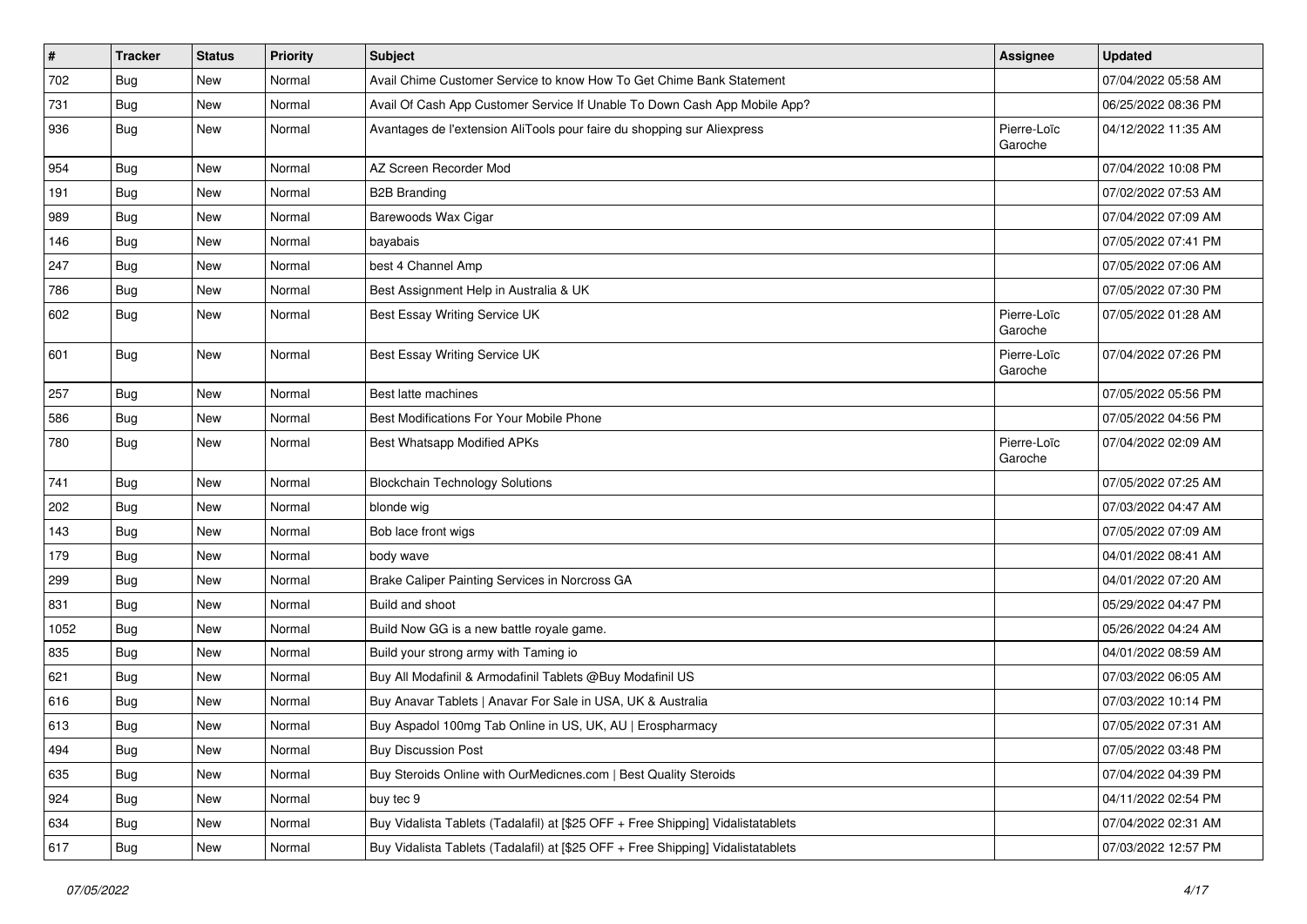| $\vert$ # | <b>Tracker</b> | <b>Status</b> | <b>Priority</b> | <b>Subject</b>                                                               | <b>Assignee</b>        | <b>Updated</b>      |
|-----------|----------------|---------------|-----------------|------------------------------------------------------------------------------|------------------------|---------------------|
| 1131      | Bug            | New           | Normal          | Calculatrice Forex pour calculer les paramètres de la copie des transactions |                        | 06/29/2022 07:24 PM |
| 259       | Bug            | <b>New</b>    | Normal          | call center services                                                         |                        | 07/04/2022 04:03 AM |
| 690       | Bug            | New           | Normal          | campervan hire                                                               |                        | 07/05/2022 02:00 PM |
| 1044      | <b>Bug</b>     | New           | Normal          | Can I Disapprove If Random Person Sent Me Money On Cash App?                 |                        | 05/26/2022 03:51 PM |
| 964       | Bug            | <b>New</b>    | Normal          | Can I Fix Cash App Transfer Failed Issues By Adding Sufficient Funds?        |                        | 07/03/2022 11:10 PM |
| 1136      | Bug            | New           | Normal          | Can I Talk To A Live Person At Facebook? Clarify Concerns Effectively        |                        | 07/01/2022 08:10 AM |
| 865       | <b>Bug</b>     | New           | Normal          | Canon IJ Printer Utility                                                     |                        | 05/18/2022 07:24 PM |
| 951       | Bug            | <b>New</b>    | Normal          | Canon.com/ijsetup                                                            |                        | 06/27/2022 07:56 PM |
| 155       | Bug            | New           | Normal          | Cant access my cash app account                                              | Pierre-Loïc<br>Garoche | 07/05/2022 04:42 PM |
| 298       | Bug            | New           | Normal          | Car Stereo Installation Services in Norcross GA                              |                        | 04/01/2022 07:20 AM |
| 354       | Bug            | New           | Normal          | Car Upholstery Cleaning Services in Chesapeake VA                            |                        | 04/01/2022 07:14 AM |
| 338       | Bug            | <b>New</b>    | Normal          | Car Upholstery Cleaning Services in Norfolk VA                               |                        | 04/01/2022 07:23 AM |
| 323       | Bug            | New           | Normal          | Car Upholstery Cleaning Services in Virginia Beach VA                        |                        | 04/01/2022 07:26 AM |
| 303       | <b>Bug</b>     | New           | Normal          | Car Wrapping Services in Norcross GA                                         |                        | 04/01/2022 07:22 AM |
| 408       | <b>Bug</b>     | <b>New</b>    | Normal          | Carpet Cleaning Boston MA                                                    |                        | 04/01/2022 07:47 AM |
| 424       | <b>Bug</b>     | New           | Normal          | Carpet Cleaning Brookline MA                                                 |                        | 04/01/2022 07:45 AM |
| 457       | Bug            | <b>New</b>    | Normal          | Carpet Cleaning Medford MA                                                   |                        | 07/05/2022 12:06 PM |
| 433       | Bug            | New           | Normal          | Carpet Cleaning Newton MA                                                    |                        | 04/01/2022 07:50 AM |
| 449       | Bug            | New           | Normal          | Carpet Cleaning Quincy MA                                                    |                        | 04/01/2022 07:48 AM |
| 340       | Bug            | <b>New</b>    | Normal          | Carpet Cleaning Services in Chesapeake VA                                    |                        | 04/01/2022 07:23 AM |
| 325       | <b>Bug</b>     | New           | Normal          | Carpet Cleaning Services in Norfolk VA                                       |                        | 04/01/2022 07:26 AM |
| 307       | <b>Bug</b>     | New           | Normal          | Carpet Cleaning Services in Virginia Beach VA                                |                        | 04/01/2022 07:19 AM |
| 416       | Bug            | New           | Normal          | Carpet Cleaning Somerville MA                                                |                        | 04/01/2022 07:46 AM |
| 441       | <b>Bug</b>     | New           | Normal          | Carpet Cleaning Watertown MA                                                 |                        | 06/02/2022 06:00 PM |
| 465       | <b>Bug</b>     | <b>New</b>    | Normal          | Carpet Cleaning Westchester MA                                               |                        | 07/03/2022 08:55 PM |
| 341       | <b>Bug</b>     | New           | Normal          | Carpet Repairing Services in Chesapeake VA                                   |                        | 04/01/2022 07:23 AM |
| 326       | Bug            | New           | Normal          | Carpet Repairing Services in Norfolk VA                                      |                        | 04/01/2022 07:26 AM |
| 308       | Bug            | New           | Normal          | Carpet Repairing Services in Virginia Beach VA                               |                        | 04/01/2022 07:19 AM |
| 775       | Bug            | New           | Normal          | cash app                                                                     |                        | 02/14/2022 08:20 AM |
| 227       | Bug            | <b>New</b>    | Normal          | Cash App Help & Solutions - Here You Will Get Better Assistance              |                        | 06/25/2022 11:21 PM |
| 895       | Bug            | New           | Normal          | Cash App Scams                                                               |                        | 06/18/2022 02:36 PM |
| 582       | Bug            | New           | Normal          | Cash App Won't Let Me Send Money If There Is A Low Balance Available         | Pierre-Loïc<br>Garoche | 07/05/2022 12:48 PM |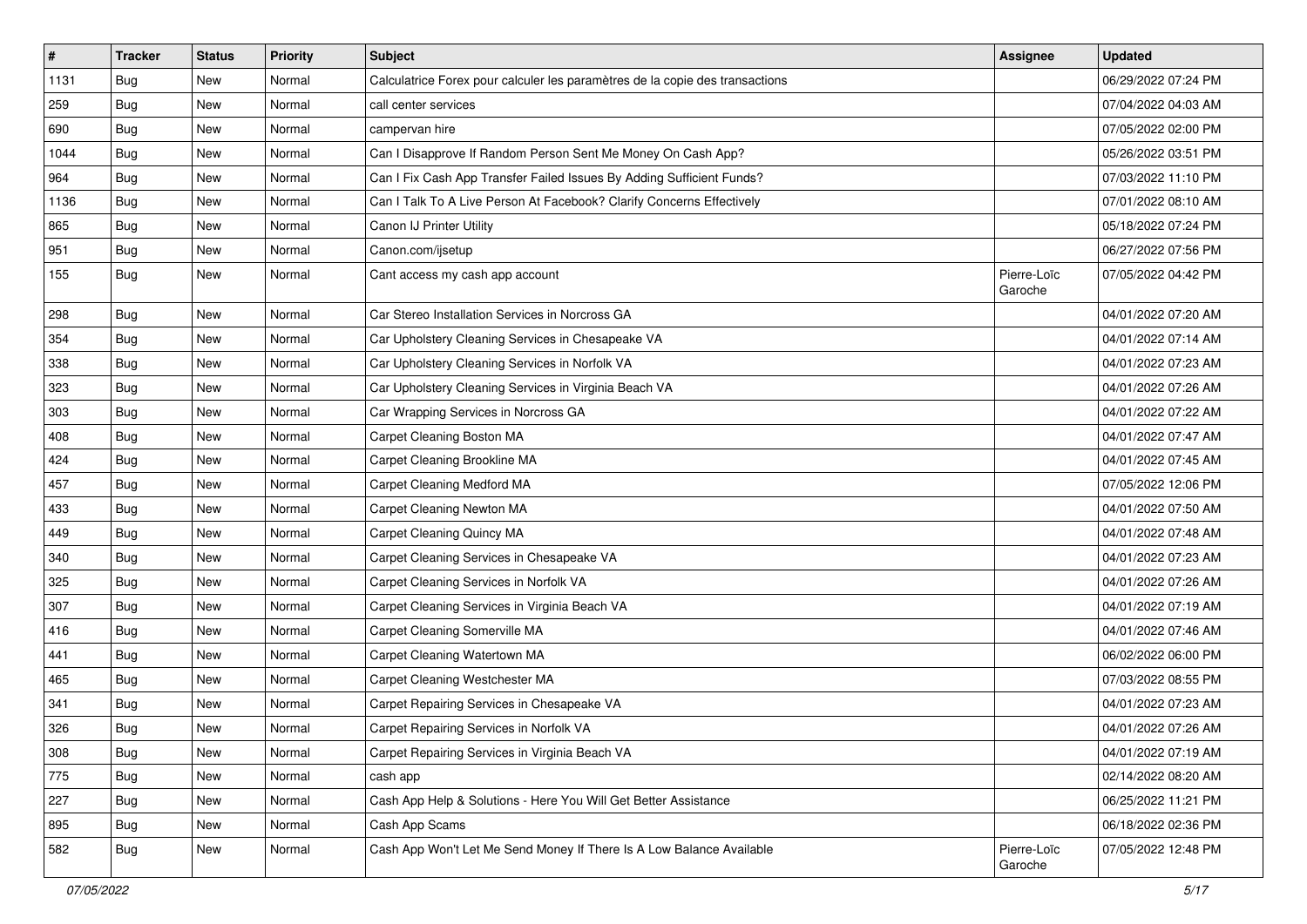| $\vert$ # | <b>Tracker</b> | <b>Status</b> | <b>Priority</b> | Subject                                                        | <b>Assignee</b>        | <b>Updated</b>      |
|-----------|----------------|---------------|-----------------|----------------------------------------------------------------|------------------------|---------------------|
| 1057      | Bug            | New           | Normal          | <b>CCPlay Education Edition APK</b>                            |                        | 06/07/2022 04:07 AM |
| 838       | Bug            | <b>New</b>    | Normal          | Celebrity Hunter Mod apk - Como instalá-lo                     |                        | 04/01/2022 08:58 AM |
| 507       | Bug            | New           | Normal          | central.bitdefender.com                                        |                        | 07/04/2022 01:26 PM |
| 1102      | <b>Bug</b>     | <b>New</b>    | Normal          | Charlottesville Travel Guide?                                  |                        | 07/04/2022 12:20 PM |
| 531       | Bug            | <b>New</b>    | Normal          | Cheap Assignment Writing Service UK                            | Anonymous              | 07/05/2022 08:02 PM |
| 530       | Bug            | New           | Normal          | Cheap Assignment Writing Service UK                            | Anonymous              | 07/05/2022 07:47 PM |
| 206       | Bug            | <b>New</b>    | Low             | <b>Cheap Electric Bikes</b>                                    |                        | 07/02/2022 07:46 AM |
| 487       | Bug            | New           | Normal          | Cheap Fake Dunks                                               |                        | 07/05/2022 12:59 PM |
| 867       | Bug            | New           | Low             | cheap Yeezys                                                   | Pierre-Loïc<br>Garoche | 04/01/2022 09:12 AM |
| 622       | Bug            | New           | Normal          | CheapestMedsShop   100% Safe Medicines Online in UK & AUS.     |                        | 07/04/2022 10:26 PM |
| 632       | Bug            | New           | Normal          | CheapestMedsShop   100% Safe Medicines Online in UK & AUS.     |                        | 07/02/2022 05:41 AM |
| 615       | Bug            | <b>New</b>    | Normal          | CheapestMedsShop   100% Safe Medicines Online in USA UK & AUS. |                        | 07/05/2022 09:58 AM |
| 769       | <b>Bug</b>     | <b>New</b>    | Normal          | check my cash app                                              |                        | 07/04/2022 06:14 AM |
| 1002      | Bug            | New           | Normal          | <b>Chemistry Assignment Help</b>                               |                        | 06/04/2022 09:58 AM |
| 650       | Bug            | New           | Normal          | <b>Cherries Health Benefits</b>                                |                        | 07/01/2022 03:20 PM |
| 832       | <b>Bug</b>     | New           | Normal          | Choque Royale Mod Apk                                          |                        | 04/01/2022 08:59 AM |
| 553       | Bug            | <b>New</b>    | Normal          | Cinema HD APK - Free Movie Enjoyment App on Android            |                        | 07/03/2022 03:58 PM |
| 1071      | <b>Bug</b>     | New           | Normal          | Cinema HD Review - Cinemahdv2.net                              |                        | 06/21/2022 06:54 PM |
| 201       | Bug            | <b>New</b>    | Normal          | closure wig                                                    |                        | 07/04/2022 03:28 PM |
| 293       | Bug            | New           | Immediate       | <b>CMT Direct Wix</b>                                          | Anonymous              | 04/01/2022 07:21 AM |
| 657       | Bug            | <b>New</b>    | Normal          | Coconut Nutrition Facts And Health Benefits                    |                        | 07/04/2022 11:24 AM |
| 1083      | Bug            | <b>New</b>    | Normal          | coin base review                                               |                        | 06/11/2022 09:13 AM |
| 189       | Bug            | New           | Normal          | <b>College Biology Writing Services</b>                        |                        | 07/03/2022 03:15 PM |
| 827       | <b>Bug</b>     | <b>New</b>    | Normal          | Come To Know The Required Steps To Unlock Cash App Account     |                        | 04/01/2022 08:59 AM |
| 782       | <b>Bug</b>     | <b>New</b>    | Normal          | Comment faire une sonnerie téléphonique                        |                        | 07/05/2022 01:35 AM |
| 413       | <b>Bug</b>     | New           | Normal          | Commercial Floor Cleaning Boston MA                            |                        | 04/01/2022 07:45 AM |
| 430       | <b>Bug</b>     | New           | Normal          | Commercial Floor Cleaning Brookline MA                         |                        | 04/01/2022 07:50 AM |
| 462       | Bug            | New           | Normal          | Commercial Floor Cleaning Medford MA                           |                        | 04/01/2022 07:32 AM |
| 438       | Bug            | New           | Normal          | Commercial Floor Cleaning Newton MA                            |                        | 04/01/2022 07:50 AM |
| 454       | Bug            | New           | Normal          | Commercial Floor Cleaning Quincy MA                            |                        | 06/02/2022 05:59 PM |
| 421       | <b>Bug</b>     | New           | Normal          | Commercial Floor Cleaning Somerville MA                        |                        | 04/01/2022 07:46 AM |
| 446       | Bug            | New           | Normal          | Commercial Floor Cleaning Watertown MA                         |                        | 04/01/2022 07:49 AM |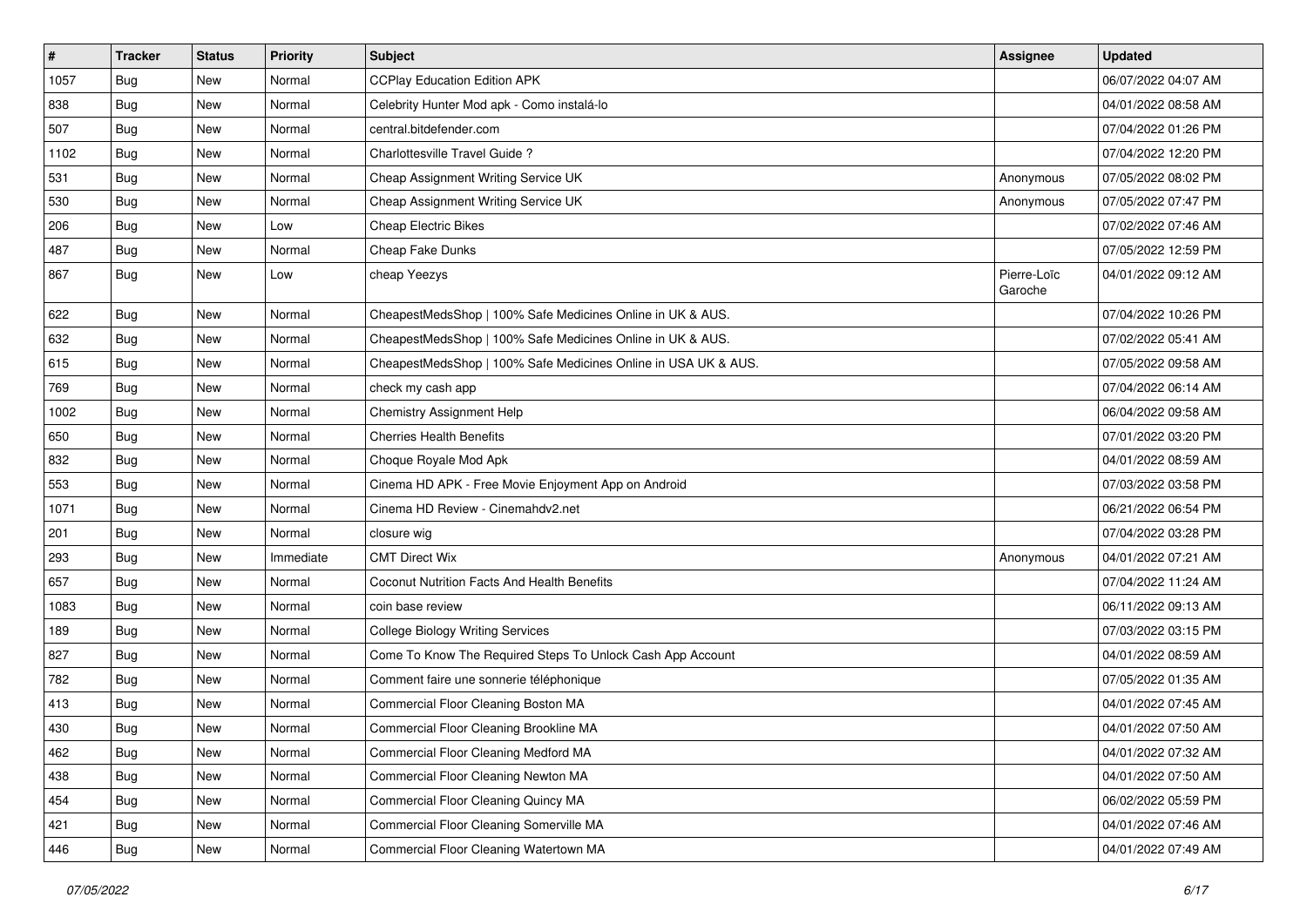| $\vert$ # | <b>Tracker</b> | <b>Status</b> | Priority  | <b>Subject</b>                                                               | <b>Assignee</b>        | <b>Updated</b>      |
|-----------|----------------|---------------|-----------|------------------------------------------------------------------------------|------------------------|---------------------|
| 470       | <b>Bug</b>     | <b>New</b>    | Normal    | Commercial Floor Cleaning Westchester MA                                     |                        | 07/03/2022 01:36 PM |
| 614       | Bug            | <b>New</b>    | Normal    | Como baixar o MOD APK no celular                                             |                        | 07/05/2022 04:08 AM |
| 874       | Bug            | <b>New</b>    | Normal    | Cómo descargar Minecraft Apk                                                 |                        | 06/26/2022 08:01 AM |
| 700       | Bug            | <b>New</b>    | Normal    | Cómo descargar Poppy Playtime                                                |                        | 04/01/2022 09:30 AM |
| 754       | Bug            | <b>New</b>    | Normal    | Cómo descargar tonos gratis de teléfono celular                              |                        | 06/26/2022 01:56 PM |
| 721       | <b>Bug</b>     | <b>New</b>    | Normal    | Cómo instalar un Mod Apk                                                     |                        | 07/05/2022 08:54 PM |
| 1086      | <b>Bug</b>     | <b>New</b>    | Immediate | <b>Composite Engineer</b>                                                    | Pierre-Loïc<br>Garoche | 06/10/2022 09:26 AM |
| 132       | Bug            | <b>New</b>    | Normal    | concrete-everything                                                          |                        | 07/04/2022 10:12 AM |
| 74        | <b>Bug</b>     | <b>New</b>    | Normal    | const is not supported inside contract                                       | Pierre-Loïc<br>Garoche | 07/05/2022 06:01 PM |
| 1124      | <b>Bug</b>     | New           | Normal    | Cookie clicker unblocked                                                     |                        | 06/24/2022 05:14 AM |
| 1122      | Bug            | New           | Normal    | Count the number of words on the Microsoft Word application in the phone     |                        | 06/23/2022 04:19 AM |
| 1041      | Bug            | <b>New</b>    | Normal    | Count words in Word on the computer                                          |                        | 05/27/2022 02:16 PM |
| 133       | <b>Bug</b>     | New           | Normal    | craftlabs                                                                    |                        | 07/04/2022 06:33 PM |
| 750       | <b>Bug</b>     | <b>New</b>    | Normal    | Create a Report Template                                                     |                        | 07/04/2022 04:40 PM |
| 1073      | <b>Bug</b>     | <b>New</b>    | Normal    | <b>Cricut Design Space</b>                                                   |                        | 07/01/2022 06:20 AM |
| 996       | Bug            | <b>New</b>    | Normal    | Cricut.com/setup                                                             |                        | 06/27/2022 07:12 AM |
| 1067      | <b>Bug</b>     | New           | Normal    | Cricut.com/setup                                                             |                        | 05/31/2022 12:19 PM |
| 1062      | Bug            | <b>New</b>    | Normal    | Cricut.com/setup                                                             |                        | 05/28/2022 12:26 PM |
| 1061      | Bug            | <b>New</b>    | Normal    | Cricut.com/setup                                                             |                        | 05/28/2022 12:24 PM |
| 1058      | Bug            | <b>New</b>    | Normal    | Cricut.com/setup                                                             |                        | 05/28/2022 08:28 AM |
| 1021      | Bug            | <b>New</b>    | Normal    | Cricut.com/setup                                                             |                        | 05/26/2022 12:21 AM |
| 1045      | Bug            | <b>New</b>    | Normal    | Cricut.com/setup                                                             |                        | 05/24/2022 10:45 AM |
| 1020      | <b>Bug</b>     | <b>New</b>    | Normal    | Cricut.com/setup                                                             |                        | 05/13/2022 11:14 AM |
| 1019      | Bug            | <b>New</b>    | Normal    | Cricut.com/setup                                                             |                        | 05/13/2022 11:13 AM |
| 1012      | Bug            | <b>New</b>    | Normal    | Cricut.com/setup                                                             |                        | 05/11/2022 11:30 AM |
| 1006      | <b>Bug</b>     | <b>New</b>    | Normal    | Cricut.com/setup                                                             |                        | 05/10/2022 01:22 PM |
| 714       | <b>Bug</b>     | New           | Normal    | Cuevana 3 Premium - Enjoy Your Favorite Movies and TV Shows on Your Smart TV |                        | 07/04/2022 08:46 PM |
| 912       | <b>Bug</b>     | <b>New</b>    | Normal    | Cuphead Mobile Game Review                                                   |                        | 06/09/2022 10:14 AM |
| 144       | <b>Bug</b>     | <b>New</b>    | Normal    | curly bob lace front wigs                                                    |                        | 06/26/2022 01:44 PM |
| 169       | Bug            | <b>New</b>    | Normal    | CV Maker - UAE CV Writing Agency                                             |                        | 07/05/2022 06:43 PM |
| 628       | Bug            | <b>New</b>    | Normal    | CV reviewing services!                                                       |                        | 07/04/2022 11:33 PM |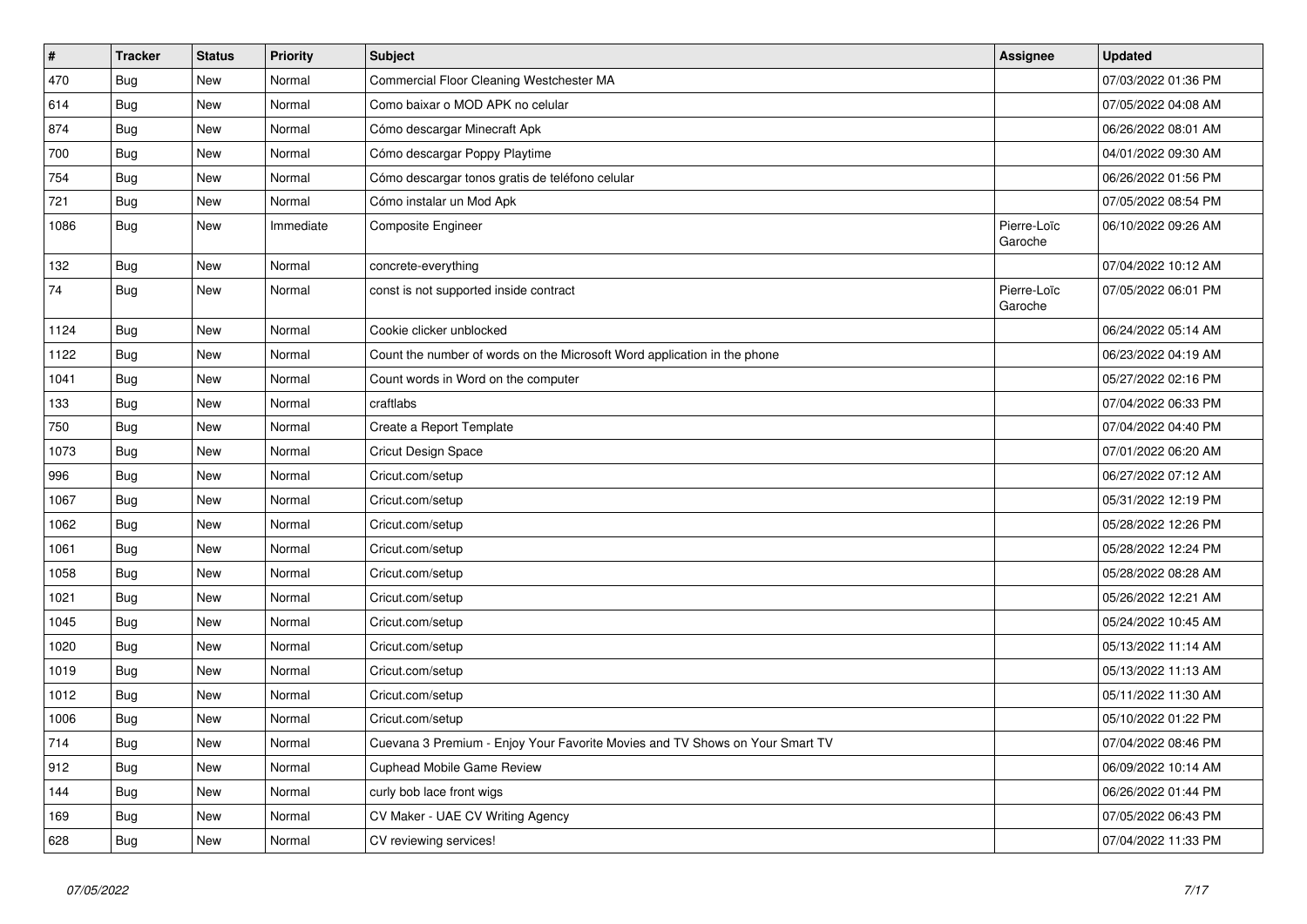| $\vert$ # | <b>Tracker</b> | <b>Status</b> | <b>Priority</b> | <b>Subject</b>                                                          | <b>Assignee</b>        | <b>Updated</b>      |
|-----------|----------------|---------------|-----------------|-------------------------------------------------------------------------|------------------------|---------------------|
| 1128      | Bug            | New           | Normal          | cvjvfbdi                                                                | Hamza<br>Bourbouh      | 06/27/2022 01:52 PM |
| 986       | Bug            | <b>New</b>    | Normal          | dbhdsvbhdf                                                              | Christophe<br>Garion   | 06/27/2022 04:12 PM |
| 1076      | Bug            | <b>New</b>    | Normal          | DedicatedHosting4u                                                      |                        | 06/11/2022 09:15 AM |
| 592       | Bug            | New           | Normal          | Deezer Premium APK - Baixe músicas de qualquer lugar do mundo de graça  |                        | 07/04/2022 10:43 AM |
| 978       | Bug            | New           | Normal          | Delamore Lodge is a place to stay.                                      |                        | 06/27/2022 04:57 AM |
| 1051      | Bug            | New           | Normal          | Dental Supplies USA                                                     |                        | 06/11/2022 09:20 PM |
| 161       | Bug            | New           | Normal          | dfdrtyuio                                                               |                        | 07/03/2022 07:58 PM |
| 128       | Bug            | <b>New</b>    | Normal          | dfgbd                                                                   |                        | 07/05/2022 05:58 PM |
| 164       | Bug            | New           | Normal          | dfgbd                                                                   |                        | 07/05/2022 12:47 PM |
| 165       | Bug            | New           | Normal          | dfgbd                                                                   |                        | 04/01/2022 07:57 AM |
| 166       | <b>Bug</b>     | <b>New</b>    | Normal          | dfgbd                                                                   |                        | 04/01/2022 07:57 AM |
| 150       | Bug            | New           | Normal          | dfgh                                                                    |                        | 07/03/2022 02:15 PM |
| 158       | Bug            | <b>New</b>    | Normal          | dfghj zcvgh                                                             |                        | 06/27/2022 07:28 AM |
| 149       | Bug            | New           | Normal          | dftgy                                                                   |                        | 07/02/2022 01:22 PM |
| 724       | <b>Bug</b>     | New           | Normal          | Dial Chime Customer support number for a quick response                 |                        | 07/05/2022 01:50 PM |
| 684       | Bug            | <b>New</b>    | Normal          | Difference between paper map and online map                             |                        | 07/04/2022 05:03 AM |
| 717       | <b>Bug</b>     | New           | Normal          | Disney Plus Apk - Watch Movies and TV Shows on Your Device              |                        | 07/04/2022 05:53 PM |
| 315       | Bug            | <b>New</b>    | Normal          | Dissertation help UK                                                    |                        | 07/02/2022 08:51 AM |
| 1074      | Bug            | New           | Normal          | Dissertation writing help at economical rates!                          | Christophe<br>Garion   | 06/06/2022 04:48 PM |
| 539       | Bug            | <b>New</b>    | Normal          | Do you want to know how to activate cash card through phone number?     |                        | 04/01/2022 09:25 AM |
| 516       | <b>Bug</b>     | New           | Normal          | Does Cash App Help To Get Cash App Refund Without Any Interruption?     |                        | 06/29/2022 05:12 PM |
| 833       | <b>Bug</b>     | New           | Normal          | Does Direct Deposit Hit Chime- seek Chime Customer Service              |                        | 04/01/2022 08:59 AM |
| 682       | Bug            | <b>New</b>    | Normal          | Does Facebook customer service live chat allow to speak with someone?   |                        | 07/05/2022 06:09 PM |
| 676       | <b>Bug</b>     | New           | Normal          | Does Facebook customer service live chat allow to speak with someone?   |                        | 04/01/2022 09:39 AM |
| 822       | <b>Bug</b>     | New           | Normal          | Dowload Your Boyfriend Game                                             |                        | 07/05/2022 01:51 PM |
| 876       | Bug            | New           | Normal          | Download Full-Size Profile Pictures of Your Favorite Users With InstaDP |                        | 04/01/2022 09:12 AM |
| 1034      | Bug            | New           | Normal          | Download Teaching Feeling For Android                                   |                        | 05/20/2022 09:25 AM |
| 734       | Bug            | New           | Normal          | DR. STRANGE: Multiverse of Scheduling Madness!                          |                        | 06/28/2022 07:07 AM |
| 795       | Bug            | New           | Normal          | Drift Boss - Exciting Race                                              |                        | 06/26/2022 06:32 PM |
| 1003      | Bug            | New           | Normal          | Drift F1 is a drifting car game inspired by F1's tracks.                | Pierre-Loïc<br>Garoche | 05/10/2022 10:52 AM |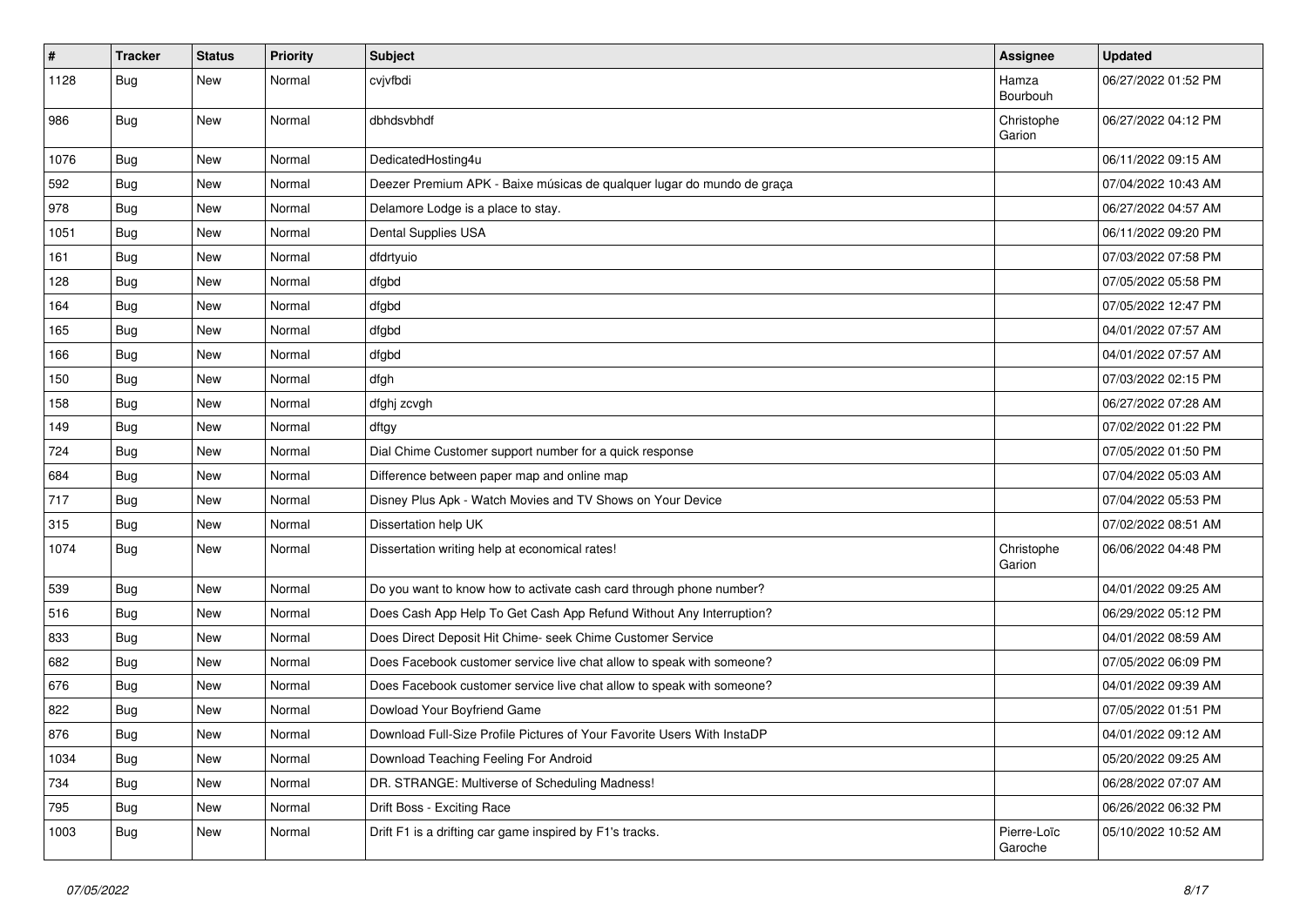| $\#$ | Tracker    | <b>Status</b> | Priority | <b>Subject</b>                                                                                                                                                                                                                                                        | <b>Assignee</b>        | <b>Updated</b>      |
|------|------------|---------------|----------|-----------------------------------------------------------------------------------------------------------------------------------------------------------------------------------------------------------------------------------------------------------------------|------------------------|---------------------|
| 727  | Bug        | New           | Normal   | Drive for speed simulator mod apk                                                                                                                                                                                                                                     | Pierre-Loïc<br>Garoche | 06/27/2022 06:33 AM |
| 581  | Bug        | New           | Normal   | E-Learning Course Help                                                                                                                                                                                                                                                |                        | 07/04/2022 09:23 AM |
| 910  | Bug        | New           | Normal   | Each content looks unisize or not formated                                                                                                                                                                                                                            |                        | 04/06/2022 11:21 AM |
| 347  | Bug        | <b>New</b>    | Normal   | Eco/Green Cleaning Services in Chesapeake VA                                                                                                                                                                                                                          |                        | 07/05/2022 12:46 PM |
| 332  | Bug        | New           | Normal   | Eco/Green Cleaning Services in Norfolk VA                                                                                                                                                                                                                             |                        | 04/01/2022 07:25 AM |
| 317  | Bug        | New           | Normal   | Eco/Green Cleaning Services in Virginia Beach VA                                                                                                                                                                                                                      |                        | 07/05/2022 06:33 PM |
| 949  | Bug        | New           | Normal   | <b>Educational Games</b>                                                                                                                                                                                                                                              |                        | 06/15/2022 09:11 PM |
| 708  | Bug        | New           | Normal   | Efficient ways to proceed with the cash app dispute process?                                                                                                                                                                                                          |                        | 06/29/2022 10:24 AM |
| 655  | Bug        | New           | Normal   | <b>Eggplant Health Benefits</b>                                                                                                                                                                                                                                       |                        | 07/05/2022 02:34 AM |
| 593  | Bug        | <b>New</b>    | Normal   | Eiffel Spark Ultimate C2 SN series is a fully synthetic range of advanced performance engine oils blended in high<br>performance fully synthetic (PAO - polyalphaolefin) basestocks fortified with advanced technology additive<br>system, specifically formulated to |                        | 07/05/2022 01:19 AM |
| 1092 | Bug        | New           | Normal   | Ellison Estate Vineyard                                                                                                                                                                                                                                               |                        | 06/20/2022 12:03 PM |
| 350  | Bug        | <b>New</b>    | Normal   | Emergency Cleaning Services in Chesapeake VA                                                                                                                                                                                                                          |                        | 04/01/2022 07:14 AM |
| 351  | Bug        | New           | Normal   | Emergency Cleaning Services in Chesapeake VA                                                                                                                                                                                                                          |                        | 04/01/2022 07:14 AM |
| 335  | Bug        | New           | Normal   | Emergency Cleaning Services in Norfolk VA                                                                                                                                                                                                                             |                        | 04/01/2022 07:24 AM |
| 320  | Bug        | New           | Normal   | Emergency Cleaning Services in Virginia Beach VA                                                                                                                                                                                                                      |                        | 04/01/2022 07:27 AM |
| 561  | Bug        | New           | Normal   | Enjoy the Full YouTube Premium Experience With YouTube Premium Membership                                                                                                                                                                                             |                        | 07/03/2022 07:38 AM |
| 1117 | Bug        | New           | Normal   | Equal Words - Word search game for PC and Windows Phone                                                                                                                                                                                                               |                        | 06/29/2022 04:58 AM |
| 692  | Bug        | New           | Normal   | Esports 888b                                                                                                                                                                                                                                                          |                        | 07/02/2022 11:10 AM |
| 75   | Bug        | <b>New</b>    | Normal   | exception File "checks/algebraicLoop.ml", line 368, characters 16-22: Assertion failed                                                                                                                                                                                |                        | 07/05/2022 08:20 PM |
| 573  | Bug        | <b>New</b>    | Normal   | Experimente lo mejor en la aplicación Apk de juegos gratis                                                                                                                                                                                                            |                        | 07/05/2022 08:47 PM |
| 92   | Bug        | <b>New</b>    | High     | expression should have been normalized in EMF backend                                                                                                                                                                                                                 | Pierre-Loïc<br>Garoche | 07/05/2022 06:51 PM |
| 135  | Bug        | <b>New</b>    | Normal   | factspress                                                                                                                                                                                                                                                            |                        | 04/01/2022 07:52 AM |
| 258  | <b>Bug</b> | New           | Normal   | Fake Nike Dunk High AMBUSH Deep Royal                                                                                                                                                                                                                                 |                        | 07/05/2022 08:38 PM |
| 497  | <b>Bug</b> | New           | Normal   | Fake Nike Dunk Low Off-White Lot 50                                                                                                                                                                                                                                   |                        | 07/04/2022 02:01 PM |
| 256  | <b>Bug</b> | New           | Normal   | <b>Fake Travis Scott Shoes</b>                                                                                                                                                                                                                                        |                        | 04/01/2022 08:12 AM |
| 977  | <b>Bug</b> | New           | Normal   | Fans of the Old Country will like this book.                                                                                                                                                                                                                          |                        | 07/04/2022 06:54 AM |
| 268  | Bug        | New           | Normal   | Fashionj                                                                                                                                                                                                                                                              |                        | 04/01/2022 08:20 AM |
| 154  | Bug        | New           | Normal   | fdgyyrut gyrtrw                                                                                                                                                                                                                                                       |                        | 06/27/2022 01:21 AM |
| 915  | Bug        | New           | Normal   | Finance dissertation writing                                                                                                                                                                                                                                          |                        | 04/07/2022 09:22 AM |
| 1091 | <b>Bug</b> | New           | Normal   | Find family fun indoors and outdoors in the Jungfrau Region                                                                                                                                                                                                           |                        | 06/14/2022 09:33 AM |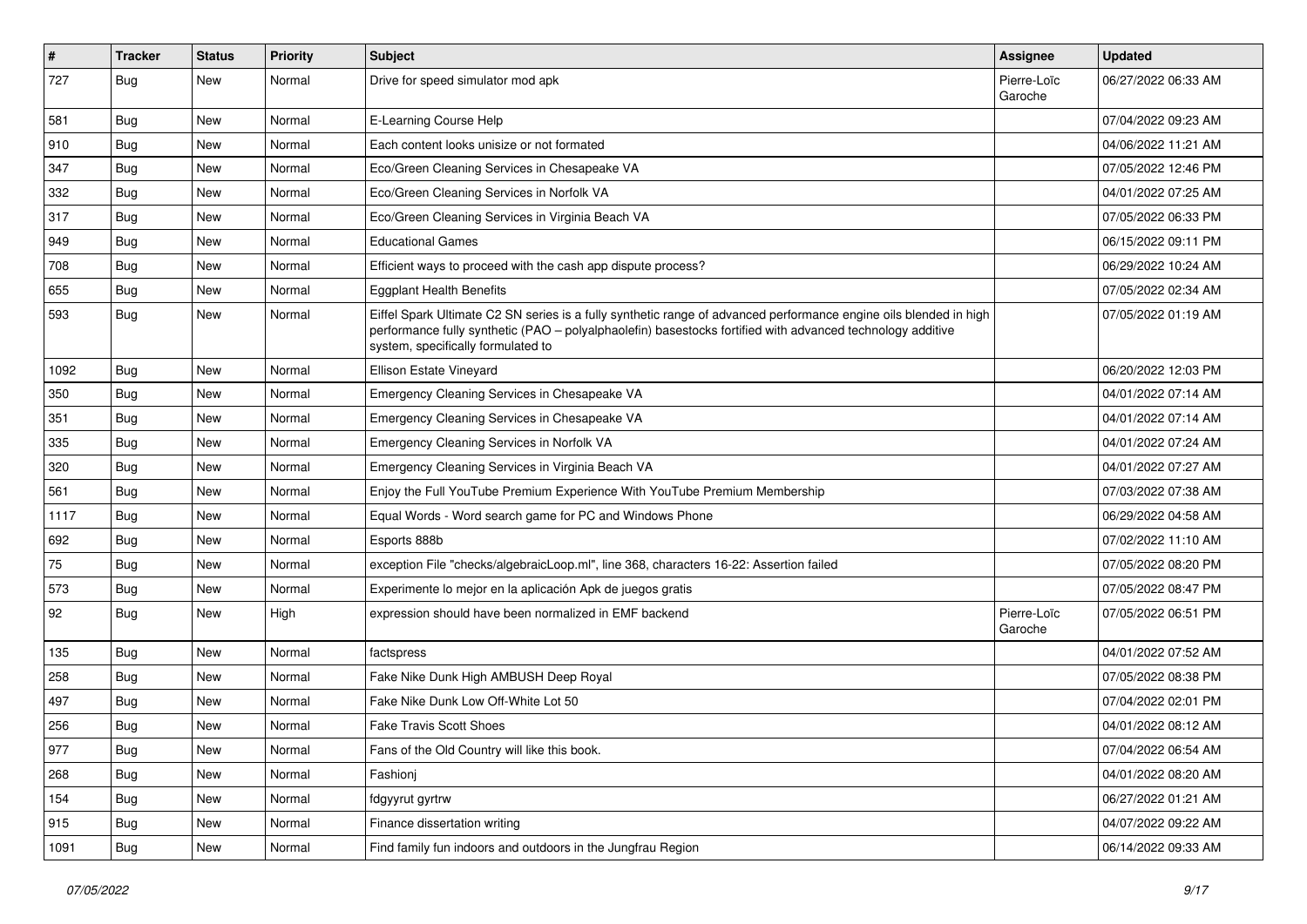| $\vert$ # | <b>Tracker</b> | <b>Status</b> | Priority | <b>Subject</b>                                                  | <b>Assignee</b> | <b>Updated</b>      |
|-----------|----------------|---------------|----------|-----------------------------------------------------------------|-----------------|---------------------|
| 985       | <b>Bug</b>     | New           | Normal   | Find out the vitality of Facebook Phone Number:                 |                 | 06/27/2022 05:39 AM |
| 316       | Bug            | New           | Normal   | Finden Sie den besten Klingelton für Ihr Telefon                |                 | 07/04/2022 09:17 AM |
| 983       | Bug            | New           | Normal   | Finding issue in tekken 3 game?                                 |                 | 06/28/2022 03:26 AM |
| 982       | <b>Bug</b>     | New           | Normal   | Five sites that let you download free scenarios for your iPhone |                 | 05/07/2022 09:34 PM |
| 213       | Bug            | New           | Normal   | fix HP Notebook Missing Operating System Error Message          |                 | 04/01/2022 08:53 AM |
| 1133      | <b>Bug</b>     | New           | Normal   | Flagle, what is it?                                             |                 | 06/30/2022 10:37 AM |
| 475       | <b>Bug</b>     | New           | Normal   | Floor Cleaning Arlington MA                                     |                 | 06/29/2022 05:53 PM |
| 411       | Bug            | New           | Normal   | Floor Cleaning Boston MA                                        |                 | 04/01/2022 07:47 AM |
| 427       | <b>Bug</b>     | New           | Normal   | Floor Cleaning Brookline MA                                     |                 | 04/01/2022 07:46 AM |
| 460       | Bug            | New           | Normal   | Floor Cleaning Medford MA                                       |                 | 07/05/2022 08:19 AM |
| 436       | <b>Bug</b>     | New           | Normal   | Floor Cleaning Newton MA                                        |                 | 04/01/2022 07:50 AM |
| 452       | Bug            | New           | Normal   | Floor Cleaning Quincy MA                                        |                 | 04/01/2022 07:48 AM |
| 419       | <b>Bug</b>     | New           | Normal   | Floor Cleaning Somerville MA                                    |                 | 04/01/2022 07:46 AM |
| 444       | <b>Bug</b>     | New           | Normal   | Floor Cleaning Watertown MA                                     |                 | 04/01/2022 07:49 AM |
| 468       | <b>Bug</b>     | New           | Normal   | Floor Cleaning Westchester MA                                   |                 | 06/27/2022 02:41 AM |
| 473       | Bug            | New           | Normal   | Floor Stripping Arlington MA                                    |                 | 07/05/2022 02:30 AM |
| 409       | <b>Bug</b>     | New           | Normal   | Floor Stripping Boston MA                                       |                 | 04/01/2022 07:47 AM |
| 425       | Bug            | New           | Normal   | Floor Stripping Brookline MA                                    |                 | 04/01/2022 07:45 AM |
| 458       | Bug            | New           | Normal   | Floor Stripping Medford MA                                      |                 | 04/01/2022 07:32 AM |
| 434       | <b>Bug</b>     | New           | Normal   | Floor Stripping Newton MA                                       |                 | 04/01/2022 07:50 AM |
| 450       | <b>Bug</b>     | New           | Normal   | Floor Stripping Quincy MA                                       |                 | 07/05/2022 01:16 AM |
| 417       | <b>Bug</b>     | New           | Normal   | Floor Stripping Somerville MA                                   |                 | 04/01/2022 07:46 AM |
| 442       | Bug            | New           | Normal   | Floor Stripping Watertown MA                                    |                 | 04/01/2022 07:49 AM |
| 466       | <b>Bug</b>     | New           | Normal   | Floor Stripping Westchester MA                                  |                 | 07/03/2022 01:07 PM |
| 474       | Bug            | New           | Normal   | Floor Waxing Arlington MA                                       |                 | 07/04/2022 02:14 PM |
| 410       | <b>Bug</b>     | <b>New</b>    | Normal   | Floor Waxing Boston MA                                          |                 | 04/01/2022 07:47 AM |
| 426       | <b>Bug</b>     | New           | Normal   | Floor Waxing Brookline MA                                       |                 | 04/01/2022 07:49 AM |
| 459       | <b>Bug</b>     | New           | Normal   | Floor Waxing Medford MA                                         |                 | 04/01/2022 07:32 AM |
| 435       | Bug            | New           | Normal   | Floor Waxing Newton MA                                          |                 | 04/01/2022 07:50 AM |
| 451       | Bug            | New           | Normal   | Floor Waxing Quincy MA                                          |                 | 04/01/2022 07:48 AM |
| 418       | Bug            | New           | Normal   | Floor Waxing Somerville MA                                      |                 | 04/01/2022 07:46 AM |
| 443       | <b>Bug</b>     | New           | Normal   | Floor Waxing Watertown MA                                       |                 | 04/01/2022 07:51 AM |
| 467       | <b>Bug</b>     | New           | Normal   | Floor Waxing Westchester MA                                     |                 | 04/01/2022 07:31 AM |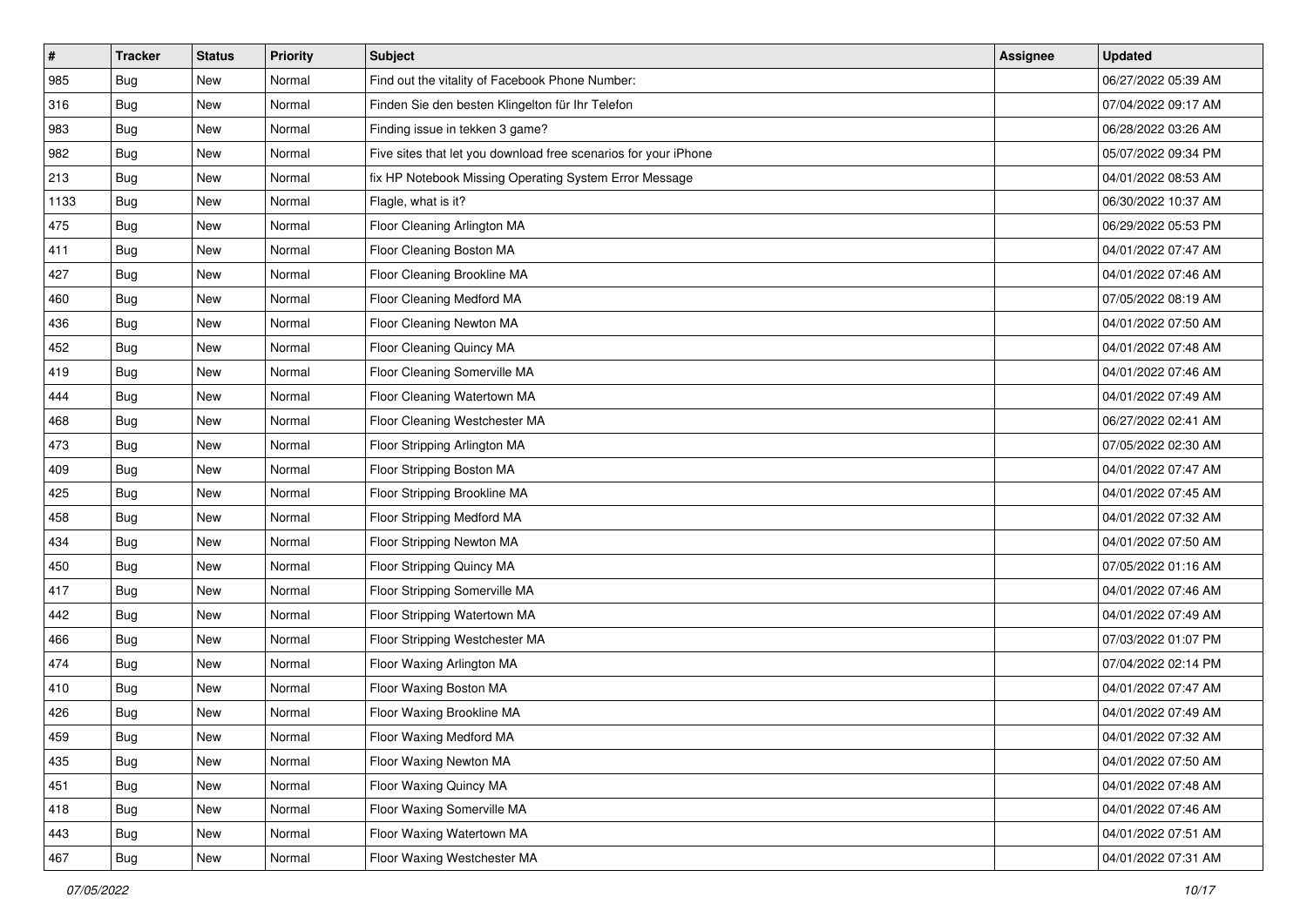| $\sharp$ | <b>Tracker</b> | <b>Status</b> | <b>Priority</b> | Subject                                                                          | <b>Assignee</b> | <b>Updated</b>      |
|----------|----------------|---------------|-----------------|----------------------------------------------------------------------------------|-----------------|---------------------|
| 253      | Bug            | New           | Normal          | Florence Lawrence                                                                |                 | 07/05/2022 01:16 PM |
| 232      | Bug            | <b>New</b>    | Normal          | FM whatsapp messaging app.                                                       |                 | 06/27/2022 10:04 AM |
| 956      | <b>Bug</b>     | New           | Normal          | FNF Free Mods Online                                                             |                 | 06/25/2022 09:59 PM |
| 774      | <b>Bug</b>     | <b>New</b>    | Normal          | Follow proper initiatives                                                        |                 | 07/05/2022 06:06 AM |
| 765      | Bug            | <b>New</b>    | Normal          | Follow proper initiatives to check my cash app                                   |                 | 07/04/2022 07:06 PM |
| 590      | Bug            | New           | Normal          | Follow proper initiatives to check my cash app card balance:                     |                 | 07/03/2022 11:23 PM |
| 577      | Bug            | <b>New</b>    | Normal          | Follow these easy steps to make Admiral Casino Login                             |                 | 07/05/2022 11:31 AM |
| 703      | Bug            | New           | Normal          | For real-time help, dial Facebook customer service number                        |                 | 07/05/2022 02:40 PM |
| 157      | Bug            | New           | Normal          | Forget cash app pin                                                              |                 | 07/05/2022 09:29 AM |
| 515      | Bug            | <b>New</b>    | Normal          | Fragment Nike Dunk High Tokyo Fake                                               |                 | 07/05/2022 08:55 AM |
| 979      | Bug            | New           | Normal          | Free Gas Cards for the Unemployed                                                |                 | 07/05/2022 03:45 PM |
| 980      | <b>Bug</b>     | New           | Normal          | Free Gas Cards for the Unemployed                                                |                 | 06/28/2022 02:54 PM |
| 219      | <b>Bug</b>     | New           | Normal          | Free Ringtones for Cell Phones.                                                  |                 | 07/05/2022 04:20 PM |
| 781      | Bug            | <b>New</b>    | Normal          | Free Whatsapp Group to Join                                                      |                 | 07/05/2022 02:19 AM |
| 923      | Bug            | New           | Normal          | frenchies for sale                                                               |                 | 04/11/2022 02:35 PM |
| 957      | <b>Bug</b>     | New           | Normal          | From Where I Can Get Cheap Writing Services?                                     |                 | 04/20/2022 05:06 AM |
| 789      | <b>Bug</b>     | New           | Normal          | Full version                                                                     |                 | 07/05/2022 01:51 PM |
| 393      | Bug            | <b>New</b>    | Normal          | Furniture Assembly Services in Annapolis MD                                      |                 | 04/01/2022 07:16 AM |
| 369      | Bug            | New           | Normal          | Furniture Assembly Services in Arlington County VA                               |                 | 04/01/2022 07:12 AM |
| 357      | Bug            | <b>New</b>    | Normal          | Furniture Assembly Services in Baltimore MD                                      |                 | 04/01/2022 07:12 AM |
| 375      | Bug            | New           | Normal          | Furniture Assembly Services in Fairfax VA                                        |                 | 04/01/2022 07:18 AM |
| 405      | Bug            | New           | Normal          | Furniture Assembly Services in Gaithersburg MD                                   |                 | 04/01/2022 07:47 AM |
| 381      | Bug            | <b>New</b>    | Normal          | Furniture Assembly Services in McLean VA                                         |                 | 04/01/2022 07:17 AM |
| 399      | Bug            | New           | Normal          | Furniture Assembly Services in Potomac MD                                        |                 | 04/01/2022 07:15 AM |
| 387      | Bug            | New           | Normal          | Furniture Assembly Services in Sterling VA                                       |                 | 04/01/2022 07:18 AM |
| 363      | <b>Bug</b>     | New           | Normal          | Furniture Assembly Services in Washington DC                                     |                 | 04/01/2022 07:13 AM |
| 849      | Bug            | New           | Normal          | FutEmax App Apk - Watch Soccer, Fantasy Football, And More On Your Mobile Device |                 | 04/01/2022 09:04 AM |
| 1053     | <b>Bug</b>     | New           | Normal          | Game Geometry Dash                                                               |                 | 05/26/2022 11:30 AM |
| 1118     | Bug            | New           | Normal          | <b>Gameplay Minecraft</b>                                                        |                 | 06/27/2022 10:33 AM |
| 412      | Bug            | New           | Normal          | Germs Removal Boston MA                                                          |                 | 04/01/2022 07:47 AM |
| 429      | Bug            | New           | Normal          | Germs Removal Brookline MA                                                       |                 | 04/01/2022 07:51 AM |
| 428      | Bug            | New           | Normal          | Germs Removal Brookline MA                                                       |                 | 04/01/2022 07:47 AM |
| 461      | <b>Bug</b>     | New           | Normal          | Germs Removal Medford MA                                                         |                 | 07/04/2022 08:49 PM |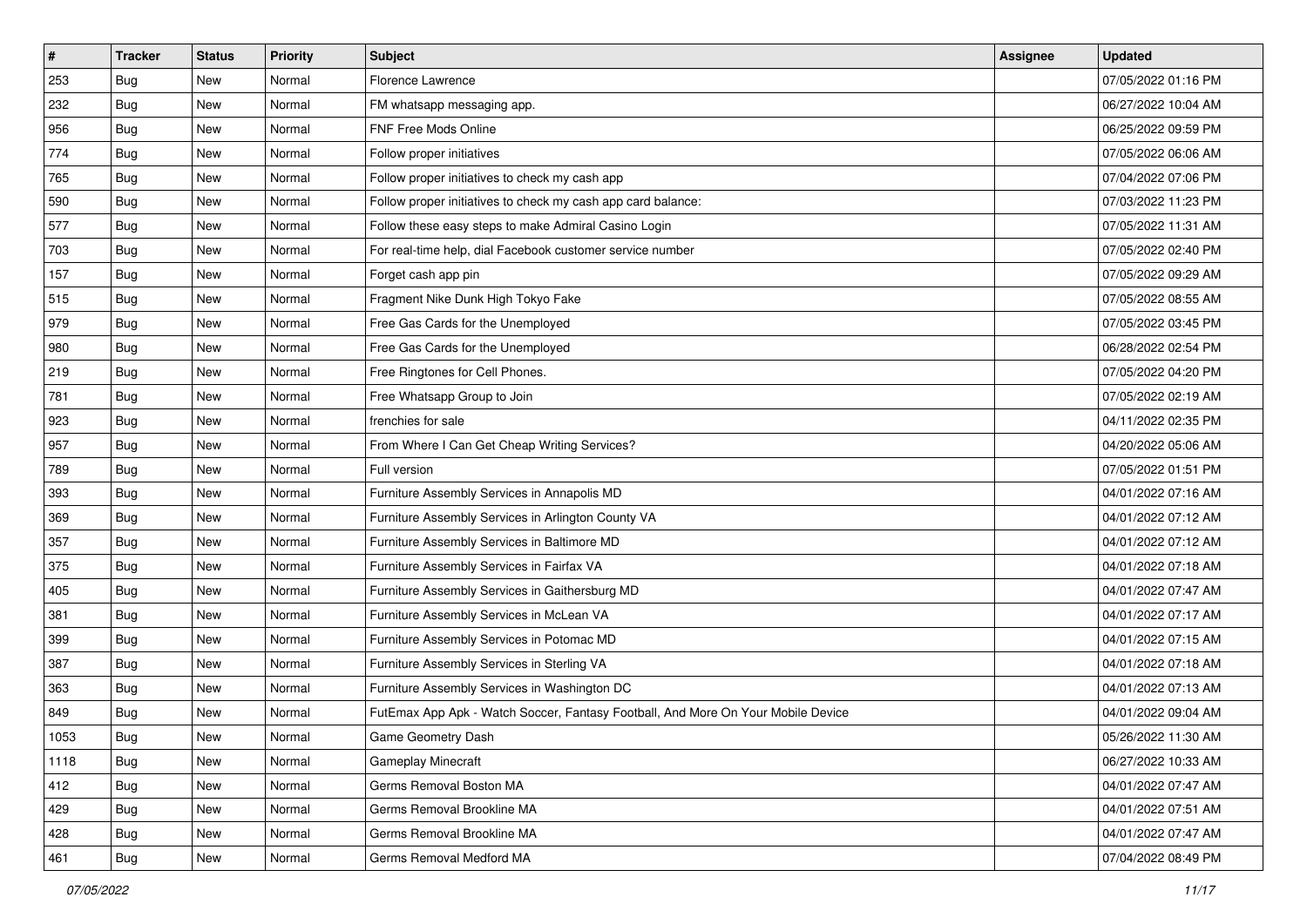| $\vert$ # | <b>Tracker</b> | <b>Status</b> | Priority | Subject                                                                                | <b>Assignee</b>        | <b>Updated</b>      |
|-----------|----------------|---------------|----------|----------------------------------------------------------------------------------------|------------------------|---------------------|
| 437       | Bug            | <b>New</b>    | Normal   | Germs Removal Newton MA                                                                |                        | 04/01/2022 07:50 AM |
| 453       | Bug            | <b>New</b>    | Normal   | Germs Removal Quincy MA                                                                |                        | 04/01/2022 07:48 AM |
| 420       | Bug            | New           | Normal   | Germs Removal Somerville MA                                                            |                        | 04/01/2022 07:46 AM |
| 445       | <b>Bug</b>     | New           | Normal   | Germs Removal Watertown MA                                                             |                        | 04/01/2022 07:49 AM |
| 469       | <b>Bug</b>     | <b>New</b>    | Normal   | Germs Removal Westchester MA                                                           |                        | 07/05/2022 07:23 PM |
| 641       | Bug            | New           | Normal   | Get Best Economics Dissertation Writing Service                                        |                        | 06/25/2022 10:04 AM |
| 489       | Bug            | <b>New</b>    | Normal   | Get cash app refund instantly if sent to the wrong person                              |                        | 07/05/2022 10:05 AM |
| 959       | Bug            | <b>New</b>    | Normal   | Get connected with cash app team-How to get money off cash app at walmart without card |                        | 06/27/2022 08:52 AM |
| 732       | Bug            | <b>New</b>    | Normal   | Get rectifications steps about why cash app transfer failed                            |                        | 07/04/2022 12:38 PM |
| 547       | Bug            | <b>New</b>    | Normal   | Get rid of the issue of cash app down by calling experts.                              |                        | 07/03/2022 01:22 PM |
| 668       | Bug            | <b>New</b>    | Normal   | Get to know Cash App Refund Process here                                               |                        | 07/05/2022 05:09 PM |
| 535       | Bug            | <b>New</b>    | Normal   | Getting Tangled Problems When You Try To Apply For Cash App Delete Account             | Christophe<br>Garion   | 07/05/2022 08:58 PM |
| 162       | Bug            | New           | Normal   | gfyuik9                                                                                | Hamza<br>Bourbouh      | 04/01/2022 08:01 AM |
| 120       | <b>Bug</b>     | New           | Normal   | ghfjtkx                                                                                | Pierre-Loïc<br>Garoche | 07/05/2022 08:02 PM |
| 965       | <b>Bug</b>     | <b>New</b>    | Normal   | Go with cash app customer service to know where I can load my cash app card            |                        | 06/28/2022 04:30 AM |
| 118       | Bug            | <b>New</b>    | Normal   | golf                                                                                   | Anonymous              | 07/04/2022 12:35 PM |
| 892       | Bug            | New           | Normal   | Good game                                                                              |                        | 07/01/2022 10:25 AM |
| 834       | Bug            | New           | Normal   | Grasp the secret to relieve stress and fatigue                                         |                        | 04/01/2022 08:57 AM |
| 818       | Bug            | New           | Normal   | Have you ever played a basketball game?                                                | Corentin<br>Lauverjat  | 04/01/2022 08:55 AM |
| 285       | <b>Bug</b>     | <b>New</b>    | Normal   | Have you ever written an essay?                                                        |                        | 07/05/2022 06:42 AM |
| 137       | Bug            | <b>New</b>    | Normal   | hcbets                                                                                 |                        | 04/01/2022 07:52 AM |
| 492       | Bug            | <b>New</b>    | Normal   | HD Streamz MOD APK v3.5.5 (Keine Werbung)                                              |                        | 07/05/2022 08:43 PM |
| 295       | Bug            | New           | Normal   | Headliner Repair Services in Jonesboro GA                                              |                        | 04/01/2022 07:21 AM |
| 305       | Bug            | <b>New</b>    | Normal   | Headliner Repair Services in Norcross GA                                               |                        | 04/01/2022 07:19 AM |
| 1088      | Bug            | <b>New</b>    | Normal   | Health And Fitness Tips 2022                                                           | Pierre-Loïc<br>Garoche | 06/20/2022 06:42 AM |
| 181       | Bug            | New           | Normal   | <b>Healthcare Custom Writing Services</b>                                              |                        | 07/05/2022 10:07 AM |
| 182       | Bug            | <b>New</b>    | Normal   | <b>Healthcare Custom Writing Services</b>                                              |                        | 07/02/2022 06:37 AM |
| 627       | Bug            | New           | Normal   | <b>HELO</b>                                                                            |                        | 07/04/2022 04:25 AM |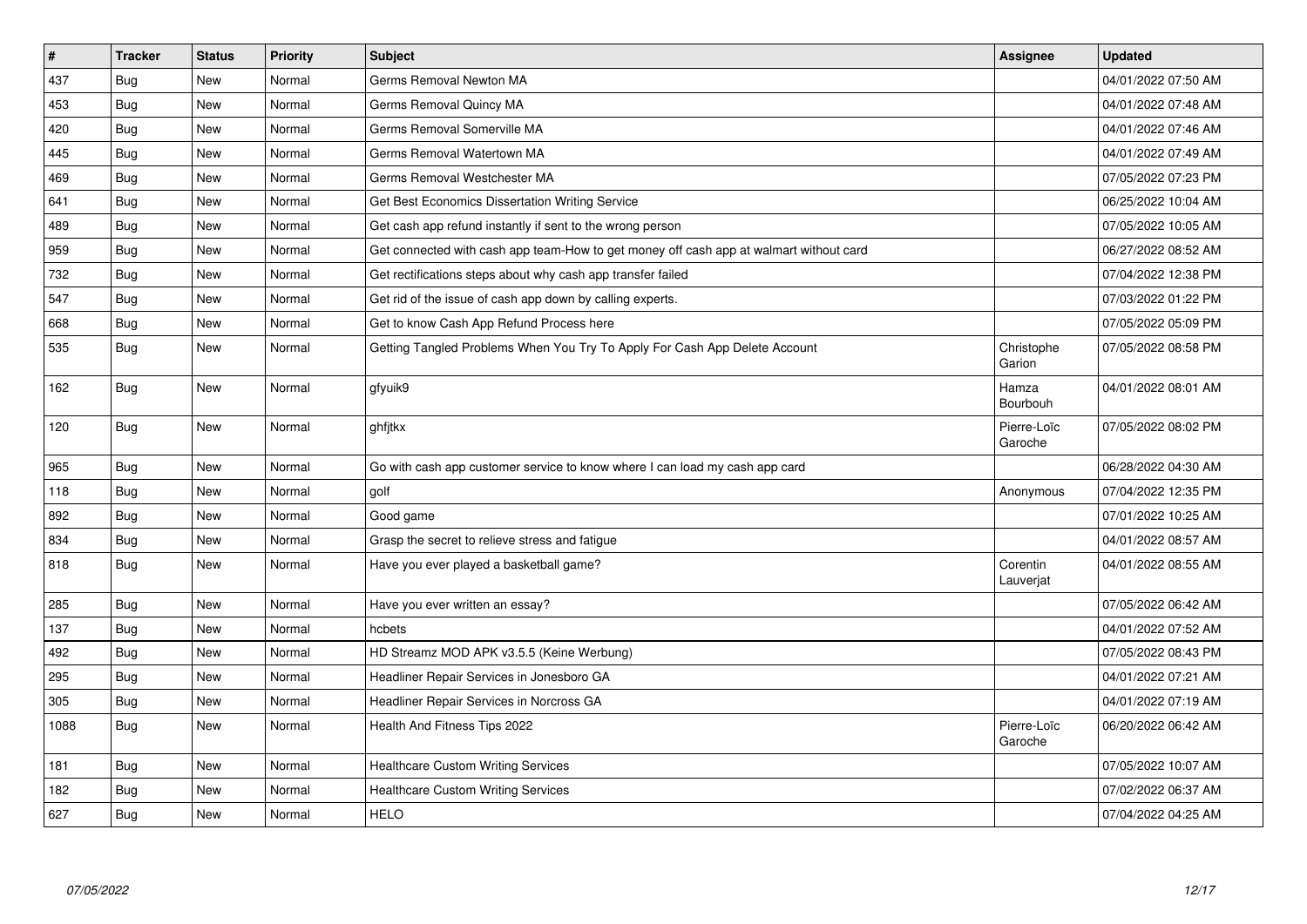| $\vert$ # | Tracker    | <b>Status</b> | <b>Priority</b> | <b>Subject</b>                                                                                                                                                                                                                                    | <b>Assignee</b>        | <b>Updated</b>      |
|-----------|------------|---------------|-----------------|---------------------------------------------------------------------------------------------------------------------------------------------------------------------------------------------------------------------------------------------------|------------------------|---------------------|
| 544       | Bug        | New           | Normal          | Hey! I had a very cool idea to order our general picture on canvas for my family as a gift. But couldn't find a good<br>one. Once my friend advised me this article in which I found what I was looking for and gave a cool gift to my<br>family. |                        | 06/27/2022 04:10 AM |
| 187       | Bug        | New           | Normal          | High Quality Replic 350 V2 Carbon                                                                                                                                                                                                                 |                        | 04/01/2022 08:40 AM |
| 508       | Bug        | New           | Normal          | hire a professional dissertation help                                                                                                                                                                                                             |                        | 07/05/2022 05:15 PM |
| 195       | <b>Bug</b> | New           | Normal          | homoeobazaar                                                                                                                                                                                                                                      |                        | 04/01/2022 08:23 AM |
| 196       | Bug        | New           | Normal          | Homoeobazaar For Homeopathy Medicines                                                                                                                                                                                                             |                        | 07/05/2022 06:45 PM |
| 671       | Bug        | New           | Normal          | Hot games                                                                                                                                                                                                                                         | Pierre-Loïc<br>Garoche | 07/05/2022 09:58 AM |
| 274       | Bug        | <b>New</b>    | Normal          | How AI is transforming coupon marketing campaigns?                                                                                                                                                                                                | Anonymous              | 06/27/2022 01:54 PM |
| 589       | Bug        | New           | Normal          | How can I get the cash app phone number of customer support?                                                                                                                                                                                      |                        | 06/30/2022 12:20 AM |
| 631       | <b>Bug</b> | New           | Normal          | How Can I Load Cash App Card at Walmart straight away?                                                                                                                                                                                            |                        | 07/05/2022 04:34 AM |
| 629       | Bug        | <b>New</b>    | Normal          | How Can I Load Cash App Card at Walmart straight away?                                                                                                                                                                                            |                        | 07/03/2022 11:06 PM |
| 630       | Bug        | New           | Normal          | How Can I Load Cash App Card at Walmart straight away?                                                                                                                                                                                            |                        | 06/26/2022 12:04 AM |
| 933       | Bug        | New           | Normal          | How Can I Watch Movies on My Mobile Phone                                                                                                                                                                                                         |                        | 06/24/2022 12:55 AM |
| 706       | Bug        | New           | Normal          | How Can You Cancel A Cash App Payment Without Any Prior Information?                                                                                                                                                                              |                        | 07/05/2022 03:46 AM |
| 501       | Bug        | New           | Normal          | How Do I Annihilate Cash App Transfer Failed Problems Effectively                                                                                                                                                                                 | Pierre-Loïc<br>Garoche | 07/05/2022 01:54 PM |
| 815       | Bug        | New           | Normal          | how do i call cash app customer service                                                                                                                                                                                                           | <b>Xavier Thirioux</b> | 07/04/2022 12:34 PM |
| 971       | <b>Bug</b> | New           | Normal          | How Do I Check Balance On Cash App Card With Optimum Ease?                                                                                                                                                                                        |                        | 06/27/2022 08:16 PM |
| 783       | Bug        | New           | Normal          | How Do I Determine The Reasons And Solutions To Fix Cash App Transfer Failed?                                                                                                                                                                     |                        | 07/05/2022 04:03 AM |
| 1106      | Bug        | New           | Normal          | How Do I Get Cash App ++ Without Confronting Any Technical Glitches?                                                                                                                                                                              |                        | 06/25/2022 09:53 PM |
| 719       | <b>Bug</b> | New           | Normal          | How Do I Send \$5000 Through Cash App Account With Ease?                                                                                                                                                                                          |                        | 07/03/2022 02:41 PM |
| 758       | <b>Bug</b> | New           | Normal          | How Do I Study Consistently For Hours?                                                                                                                                                                                                            |                        | 06/27/2022 12:49 AM |
| 737       | <b>Bug</b> | New           | Normal          | How Do I Talk To A Live Person At Facebook If Anything Is Doubtful?                                                                                                                                                                               |                        | 06/27/2022 09:59 PM |
| 1087      | Bug        | New           | Normal          | How do new writers start out?                                                                                                                                                                                                                     |                        | 06/29/2022 10:43 AM |
| 796       | <b>Bug</b> | New           | Normal          | How Does Cash App $++$ actually work and What is the process of it                                                                                                                                                                                |                        | 07/02/2022 11:27 PM |
| 720       | Bug        | New           | Normal          | How does Cash App Phone Number provide a quick treatment?                                                                                                                                                                                         |                        | 07/04/2022 12:42 PM |
| 524       | <b>Bug</b> | New           | Normal          | How Does Google Account Recovery Work If Your Account Is Hacked?                                                                                                                                                                                  |                        | 07/05/2022 04:20 PM |
| 733       | <b>Bug</b> | New           | Normal          | How does one go about getting a book deal?                                                                                                                                                                                                        |                        | 06/28/2022 06:35 PM |
| 928       | <b>Bug</b> | New           | Normal          | How Does Sutton Bank Cash App Customer Service Help In Answering Your Questions?                                                                                                                                                                  |                        | 04/12/2022 11:36 AM |
| 215       | <b>Bug</b> | New           | Normal          | How For Top Level Cell Phone For You                                                                                                                                                                                                              |                        | 06/27/2022 09:19 PM |
| 633       | Bug        | New           | Normal          | How i can i solve my issue                                                                                                                                                                                                                        |                        | 04/01/2022 09:38 AM |
| 742       | <b>Bug</b> | New           | Normal          | How Long Does Cash App Support Take To Respond For A Better Support?                                                                                                                                                                              |                        | 07/04/2022 11:48 PM |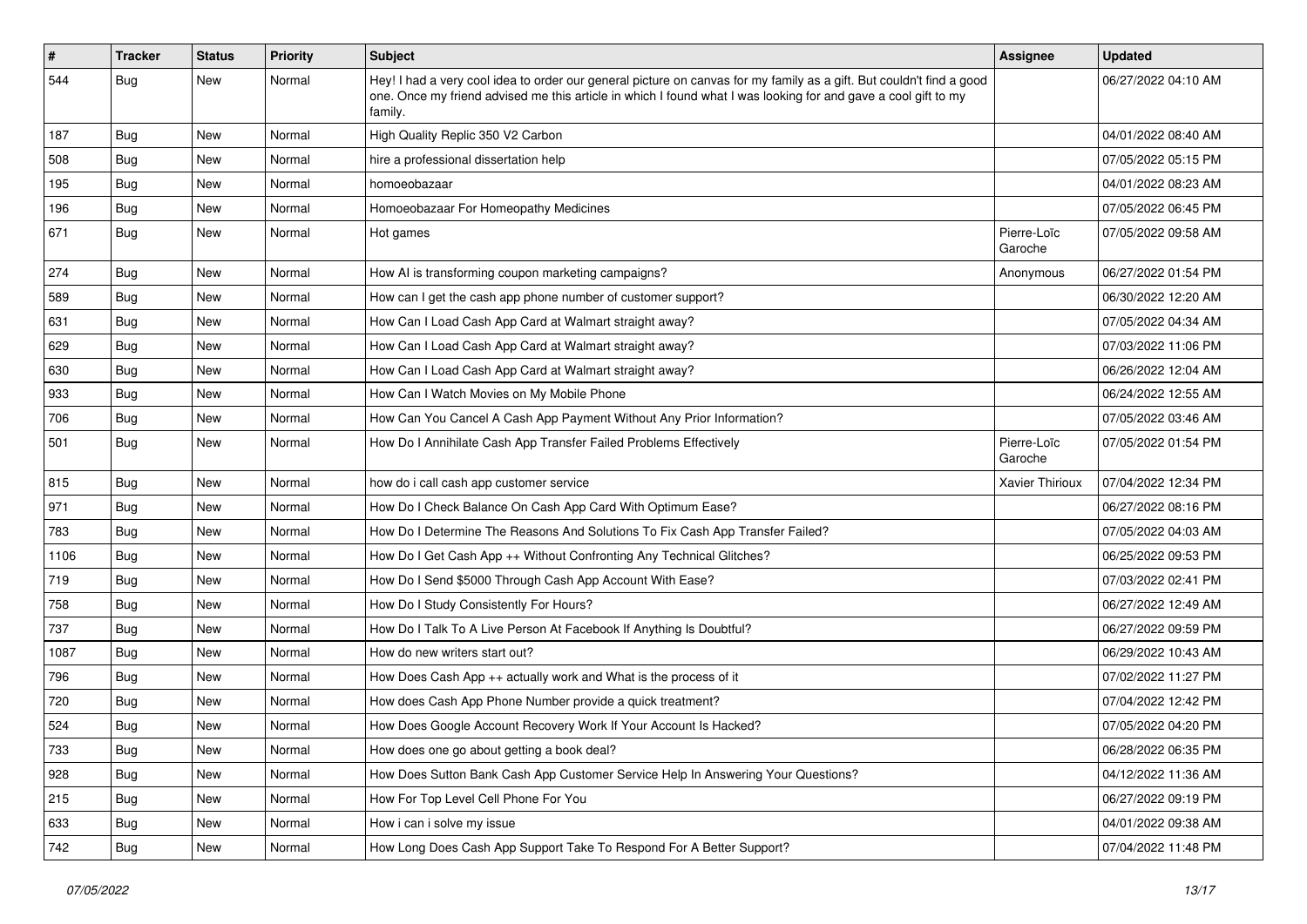| $\vert$ # | <b>Tracker</b> | <b>Status</b> | <b>Priority</b> | <b>Subject</b>                                                                 | <b>Assignee</b>        | <b>Updated</b>      |
|-----------|----------------|---------------|-----------------|--------------------------------------------------------------------------------|------------------------|---------------------|
| 916       | <b>Bug</b>     | New           | Normal          | How long does it take to write a book?                                         |                        | 04/07/2022 12:15 PM |
| 955       | Bug            | New           | Normal          | How Long Does Verification Take On Cash App If You Apply For The Verification? | Christophe<br>Garion   | 07/05/2022 02:41 PM |
| 571       | Bug            | New           | Normal          | How may the Cash app dispute your trade?                                       | Pierre-Loïc<br>Garoche | 07/02/2022 11:09 AM |
| 738       | Bug            | <b>New</b>    | Normal          | How Much Amount Do I Get Using The Referral Code For Cash App?                 |                        | 06/27/2022 03:58 PM |
| 217       | <b>Bug</b>     | New           | Normal          | How this service matter most?                                                  |                        | 07/05/2022 01:09 PM |
| 1115      | Bug            | <b>New</b>    | Normal          | How to access your saved favorite Tiktok                                       |                        | 06/28/2022 03:59 PM |
| 784       | Bug            | New           | Normal          | How To Add Money On Cash App Card And Check The Funds?                         |                        | 07/04/2022 01:54 PM |
| 762       | Bug            | New           | Normal          | How To Add Money To A Cash App Card If Struggling With Low Amount?             |                        | 06/29/2022 10:53 AM |
| 678       | <b>Bug</b>     | New           | Normal          | How to be a winner in buidnow gg                                               |                        | 07/02/2022 01:45 PM |
| 972       | <b>Bug</b>     | New           | Normal          | How To Borrow Money From The Cash App? Get To Know About The Same              |                        | 04/25/2022 07:30 AM |
| 852       | Bug            | <b>New</b>    | Normal          | How to cancel your French Bee flight within 24 hours?                          |                        | 04/01/2022 09:13 AM |
| 882       | Bug            | New           | Normal          | How to change bank account on cash app?                                        |                        | 04/01/2022 09:16 AM |
| 906       | Bug            | <b>New</b>    | Normal          | How To Change Cash App From Business To Personal Account For Any Reasons?      |                        | 04/04/2022 09:57 AM |
| 1009      | Bug            | <b>New</b>    | Normal          | How to change routing number on Cash App?                                      |                        | 05/11/2022 07:13 AM |
| 1025      | <b>Bug</b>     | New           | Normal          | how to change the logo in wordpress                                            |                        | 06/25/2022 06:20 PM |
| 518       | Bug            | <b>New</b>    | Normal          | How To Check The Balance Of Cash App Account By Taking Cash App Support?       |                        | 07/04/2022 10:21 AM |
| 536       | Bug            | New           | Normal          | How to check the balance on the cash app card                                  | Hamza<br>Bourbouh      | 07/05/2022 03:05 PM |
| 1024      | Bug            | <b>New</b>    | Normal          | How to choose the right broker                                                 |                        | 06/25/2022 06:23 PM |
| 533       | Bug            | New           | Normal          | How to complete the homework assignments in economics in the easiest way?      |                        | 06/30/2022 07:33 PM |
| 1101      | Bug            | <b>New</b>    | Normal          | How to Delete Cash App History at once?                                        |                        | 06/27/2022 01:33 PM |
| 1064      | Bug            | New           | Normal          | How to delete Cash App history?                                                | Pierre-Loïc<br>Garoche | 06/11/2022 10:29 AM |
| 976       | Bug            | <b>New</b>    | Normal          | How to delete the cash app account history right now?                          | Hamza<br>Bourbouh      | 06/28/2022 11:22 AM |
| 697       | <b>Bug</b>     | <b>New</b>    | Normal          | How to Descargar Pura TV For Android                                           |                        | 07/05/2022 03:29 PM |
| 984       | Bug            | <b>New</b>    | Normal          | How to disable, permanently delete Twitter account on phone, PC                |                        | 07/04/2022 07:11 AM |
| 826       | Bug            | New           | Normal          | How to Dowload MXL TV Premium                                                  |                        | 05/26/2022 03:34 PM |
| 966       | Bug            | New           | Normal          | How to Download the Filmes                                                     |                        | 06/27/2022 03:25 AM |
| 1129      | Bug            | New           | Normal          | how to enable direct deposit on cash app?                                      |                        | 06/28/2022 10:44 AM |
| 591       | Bug            | New           | Normal          | How To Find Facebook Modifications For Your Spotify Premium Apk?               |                        | 07/05/2022 03:13 PM |
| 1038      | Bug            | New           | Normal          | How to Fix Canon Printer Offline ISsue                                         | Pierre-Loïc<br>Garoche | 05/27/2022 05:25 AM |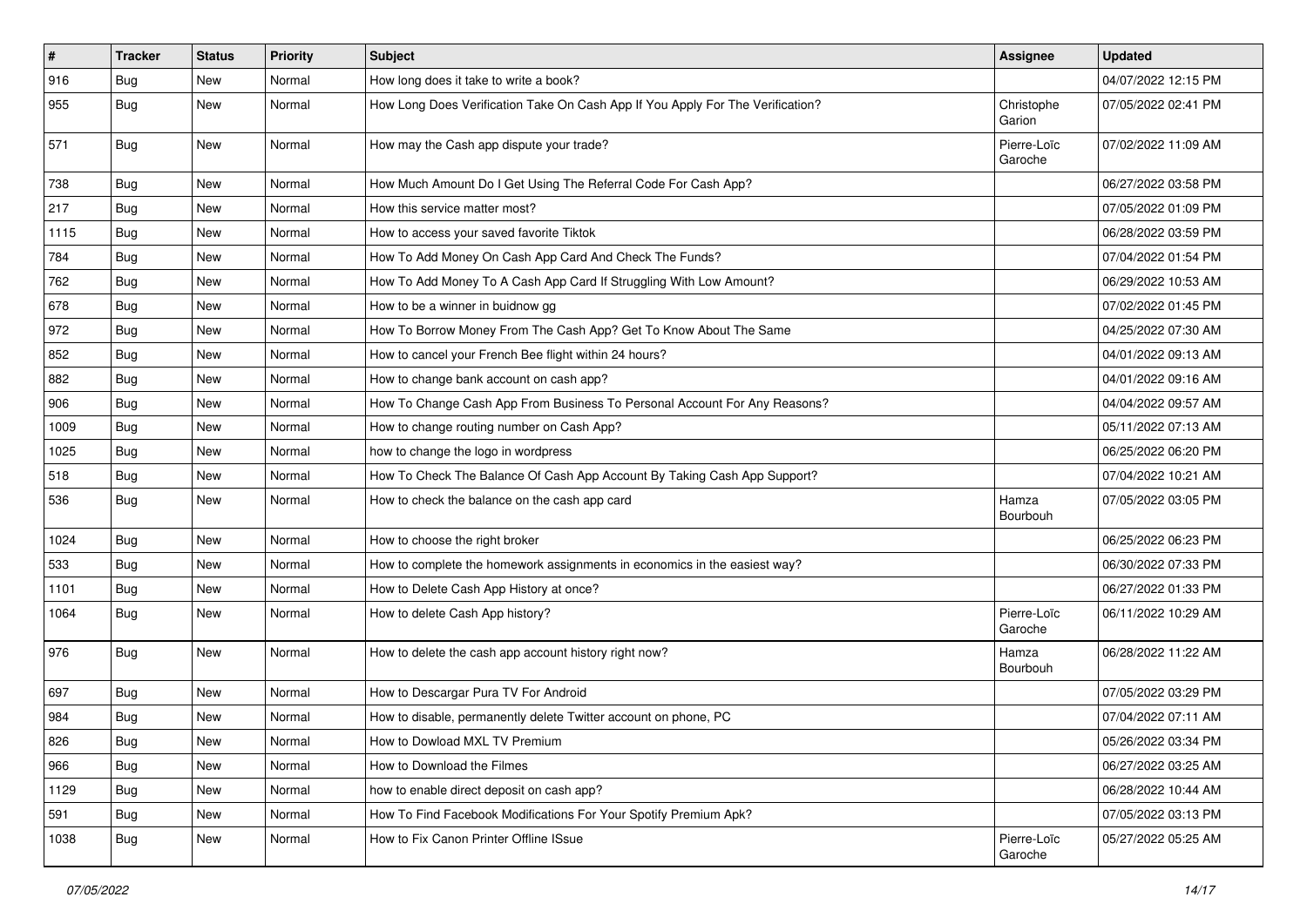| $\vert$ # | <b>Tracker</b> | <b>Status</b> | <b>Priority</b> | <b>Subject</b>                                                                               | <b>Assignee</b>        | <b>Updated</b>      |
|-----------|----------------|---------------|-----------------|----------------------------------------------------------------------------------------------|------------------------|---------------------|
| 541       | <b>Bug</b>     | New           | Normal          | How to fix the cash app payment failed errors?                                               |                        | 07/05/2022 04:55 AM |
| 574       | Bug            | <b>New</b>    | Normal          | How to fix the Epson printer offline issue due to a wired connection?                        |                        | 07/05/2022 02:39 PM |
| 1069      | Bug            | New           | Normal          | how to get cash app support phone number 24*7 available                                      |                        | 06/29/2022 05:37 PM |
| 1079      | <b>Bug</b>     | New           | Normal          | How to get cheap psychology assignment?                                                      |                        | 06/15/2022 06:00 AM |
| 1014      | Bug            | <b>New</b>    | Normal          | how to get chime routing and account number ? chime routing number florida                   |                        | 05/11/2022 12:42 PM |
| 694       | <b>Bug</b>     | New           | Normal          | How to Get Guidance On How To Cash App Withdrawal Limit?                                     | Christophe<br>Garion   | 07/05/2022 05:32 PM |
| 785       | Bug            | <b>New</b>    | Normal          | How To Get Money Off Cash App Without Card Or With A Card?                                   |                        | 07/02/2022 07:16 AM |
| 1039      | Bug            | <b>New</b>    | Normal          | How to Get Tickmill Bonuses for Free                                                         |                        | 05/26/2022 05:43 PM |
| 565       | Bug            | <b>New</b>    | Normal          | How To Install RepelisPlus On Your Android Phone?                                            |                        | 07/05/2022 08:42 PM |
| 564       | <b>Bug</b>     | New           | Normal          | How To Install RepelisPlus On Your Android Phone?                                            |                        | 07/02/2022 11:29 PM |
| 885       | <b>Bug</b>     | New           | Normal          | How to Install the Tele Latino App For Android                                               |                        | 03/28/2022 04:10 AM |
| 696       | Bug            | <b>New</b>    | Normal          | How to Install the TuMangaOnline App                                                         |                        | 07/05/2022 05:37 PM |
| 747       | <b>Bug</b>     | New           | Normal          | How to Install Tyflex Plus on Your Android Device                                            |                        | 07/03/2022 07:14 PM |
| 709       | Bug            | New           | Normal          | How To Load Cash App Card At Walmart Without Having To Face Any Hassle?                      |                        | 07/05/2022 07:45 AM |
| 763       | Bug            | New           | High            | How to Make a Ringtone on Your iPhone                                                        |                        | 07/05/2022 07:00 AM |
| 1032      | Bug            | <b>New</b>    | Normal          | How To Play The Wordle Game                                                                  |                        | 05/17/2022 10:37 AM |
| 1035      | Bug            | <b>New</b>    | Normal          | how to relieve spam score                                                                    | Pierre-Loïc<br>Garoche | 05/18/2022 11:39 AM |
| 854       | Bug            | <b>New</b>    | Normal          | How To Resolve Password Problems Through Facebook Customer Service?                          |                        | 04/09/2022 06:11 PM |
| 1042      | Bug            | <b>New</b>    | Normal          | How to set up direct deposit on cash app?                                                    |                        | 05/25/2022 01:17 PM |
| 267       | Bug            | New           | Normal          | How To Use Internet Radio Services To Listen To Your Favorite Songs                          |                        | 07/05/2022 07:00 PM |
| 1080      | Bug            | <b>New</b>    | Normal          | How to use Math Wallet   Nexo wallet   CoinTiger Exchange                                    |                        | 06/15/2022 11:56 AM |
| 1060      | Bug            | New           | Normal          | How to Use Panda Helper to Speed Up Your iOS                                                 |                        | 05/28/2022 09:12 AM |
| 688       | <b>Bug</b>     | New           | Normal          | How to use twitch.tv/activate?                                                               |                        | 07/05/2022 04:19 AM |
| 687       | Bug            | <b>New</b>    | Normal          | How to use twitch.tv/activate?                                                               |                        | 07/04/2022 11:40 PM |
| 689       | <b>Bug</b>     | New           | Normal          | How to use twitch.tv/activate?                                                               |                        | 07/04/2022 12:58 PM |
| 117       | Bug            | New           | Normal          | How to Watch Cowboys vs Cardinals Game Live Stream FREE TV                                   |                        | 04/01/2022 08:08 AM |
| 1135      | Bug            | New           | Normal          | How to word games - 5 letter words                                                           |                        | 07/01/2022 05:52 AM |
| 235       | Bug            | <b>New</b>    | Low             | HP Printer Assistant Software   Download & Install HP Assistant                              |                        | 07/04/2022 06:32 PM |
| 236       | Bug            | New           | Normal          | HP Printer Assistant Software   Download & Install HP Assistant                              |                        | 04/01/2022 08:16 AM |
| 238       | <b>Bug</b>     | New           | Low             | HP Printer Assistant Software   Download & Install HP Assistant                              |                        | 04/01/2022 08:16 AM |
| 486       | Bug            | New           | Low             | HP Wireless Printer Setup                                                                    | Anonymous              | 07/05/2022 01:48 PM |
| 124       | <b>Bug</b>     | New           | Normal          | https://www.bigmarker.com/ustvpass/LIVE-Atlanta-Falcons-vs-Carolina-Panthers-NFL-Week-8-Game |                        | 04/01/2022 07:55 AM |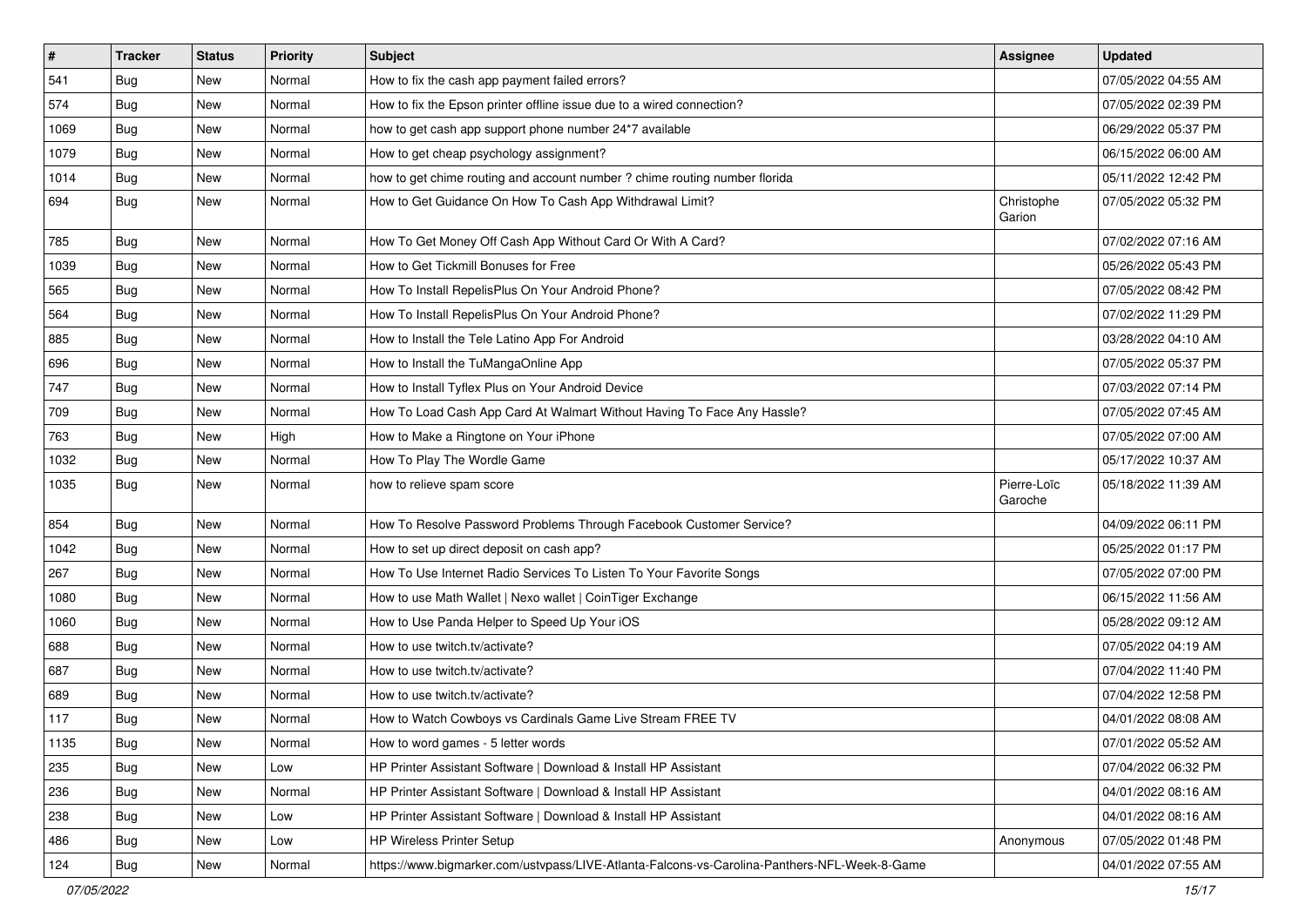| $\vert$ # | <b>Tracker</b> | <b>Status</b> | <b>Priority</b> | <b>Subject</b>                                                                                                  | <b>Assignee</b>        | <b>Updated</b>      |
|-----------|----------------|---------------|-----------------|-----------------------------------------------------------------------------------------------------------------|------------------------|---------------------|
| 123       | <b>Bug</b>     | New           | Normal          | https://www.reddit.com/r/NRLgrandfinal2020/                                                                     |                        | 07/02/2022 10:05 PM |
| 711       | Bug            | <b>New</b>    | Normal          | Human Fall Flat Apk Download                                                                                    |                        | 07/01/2022 01:14 AM |
| 736       | Bug            | New           | Normal          | I Want to Edit in My Website (transfer-factor.net) Unfortunately, Unable to Edit It                             |                        | 06/24/2022 07:32 AM |
| 1031      | <b>Bug</b>     | <b>New</b>    | Normal          | <b>IAFT Traders Union</b>                                                                                       |                        | 05/16/2022 03:14 PM |
| 1030      | Bug            | <b>New</b>    | Normal          | <b>IAFT Traders Union</b>                                                                                       |                        | 05/16/2022 03:13 PM |
| 1104      | Bug            | New           | Normal          | Idle game fix bug                                                                                               |                        | 07/05/2022 11:42 AM |
| 1103      | Bug            | <b>New</b>    | Normal          | Idle game fix bug                                                                                               |                        | 06/25/2022 09:08 PM |
| 604       | Bug            | <b>New</b>    | Normal          | Idle Game Online                                                                                                |                        | 07/03/2022 01:49 PM |
| 525       | Bug            | <b>New</b>    | Normal          | If you don't have a QR code: How to activate cash app card in app                                               |                        | 07/05/2022 01:10 PM |
| 1145      | Bug            | <b>New</b>    | Normal          | IHG Is Extending Its Already Impressive Roster with a New Luxury Collection of Independent Hotels?              |                        | 07/05/2022 12:50 PM |
| 950       | Bug            | New           | Normal          | ij.start canon                                                                                                  |                        | 07/04/2022 04:29 PM |
| 1072      | Bug            | New           | Normal          | ij.start canon                                                                                                  |                        | 06/21/2022 06:56 PM |
| 1013      | Bug            | <b>New</b>    | Normal          | ij.start canon                                                                                                  |                        | 05/11/2022 11:31 AM |
| 943       | Bug            | New           | Normal          | ij.start canon                                                                                                  |                        | 04/13/2022 08:52 AM |
| 748       | Bug            | <b>New</b>    | Normal          | Il y a quelques façons d'obtenir des sonneries gratuites pour votre iPhone                                      |                        | 06/26/2022 11:24 PM |
| 568       | Bug            | New           | Normal          | Instale a versão mais recente do YouTube Premium                                                                |                        | 07/05/2022 09:14 AM |
| 176       | <b>Bug</b>     | <b>New</b>    | Normal          | instant loan without documents                                                                                  |                        | 07/04/2022 01:28 AM |
| 167       | Bug            | <b>New</b>    | Normal          | instant loan without documents                                                                                  | Anonymous              | 07/02/2022 02:31 PM |
| 225       | <b>Bug</b>     | New           | Normal          | instant personal loan                                                                                           |                        | 07/03/2022 12:46 AM |
| 788       | Bug            | New           | Normal          | Intro Maker Mod APK                                                                                             |                        | 07/05/2022 01:50 AM |
| 993       | Bug            | New           | Normal          | IO Games Free Online                                                                                            |                        | 06/26/2022 09:41 AM |
| 1116      | Bug            | <b>New</b>    | Normal          | ipTV smarts pro                                                                                                 |                        | 06/29/2022 09:27 AM |
| 998       | Bug            | <b>New</b>    | Normal          | Is It Hard to Solve Wordle An                                                                                   |                        | 06/27/2022 12:24 AM |
| 1015      | Bug            | New           | Normal          | Is it possible to send books for free?                                                                          |                        | 05/11/2022 04:05 PM |
| 231       | Bug            | New           | Normal          | Is the ringtone download difficult or not?                                                                      | Pierre-Loïc<br>Garoche | 07/04/2022 05:42 PM |
| 999       | Bug            | New           | Normal          | Is there a way to find Google Feud answers?                                                                     |                        | 06/28/2022 01:27 AM |
| 1127      | Bug            | New           | Normal          | Is there any support to find Google Feud answers?                                                               |                        | 06/27/2022 04:27 AM |
| 269       | <b>Bug</b>     | New           | Normal          | Is there such a site for app design?                                                                            | Anonymous              | 07/04/2022 11:15 PM |
| 1134      | Bug            | New           | Normal          | Is WhatsApp Aero Worth Downloading?                                                                             |                        | 07/01/2022 04:03 AM |
| 210       | <b>Bug</b>     | New           | Normal          | Issue with check symbol in Cash App? Dial assist number with calling Cash App customer service phone<br>number. |                        | 06/30/2022 01:52 PM |
| 262       | Bug            | New           | Normal          | It this true to dealing Wuth                                                                                    |                        | 07/04/2022 01:21 AM |
| 163       | <b>Bug</b>     | New           | Normal          | jknjopl[                                                                                                        |                        | 04/01/2022 07:58 AM |